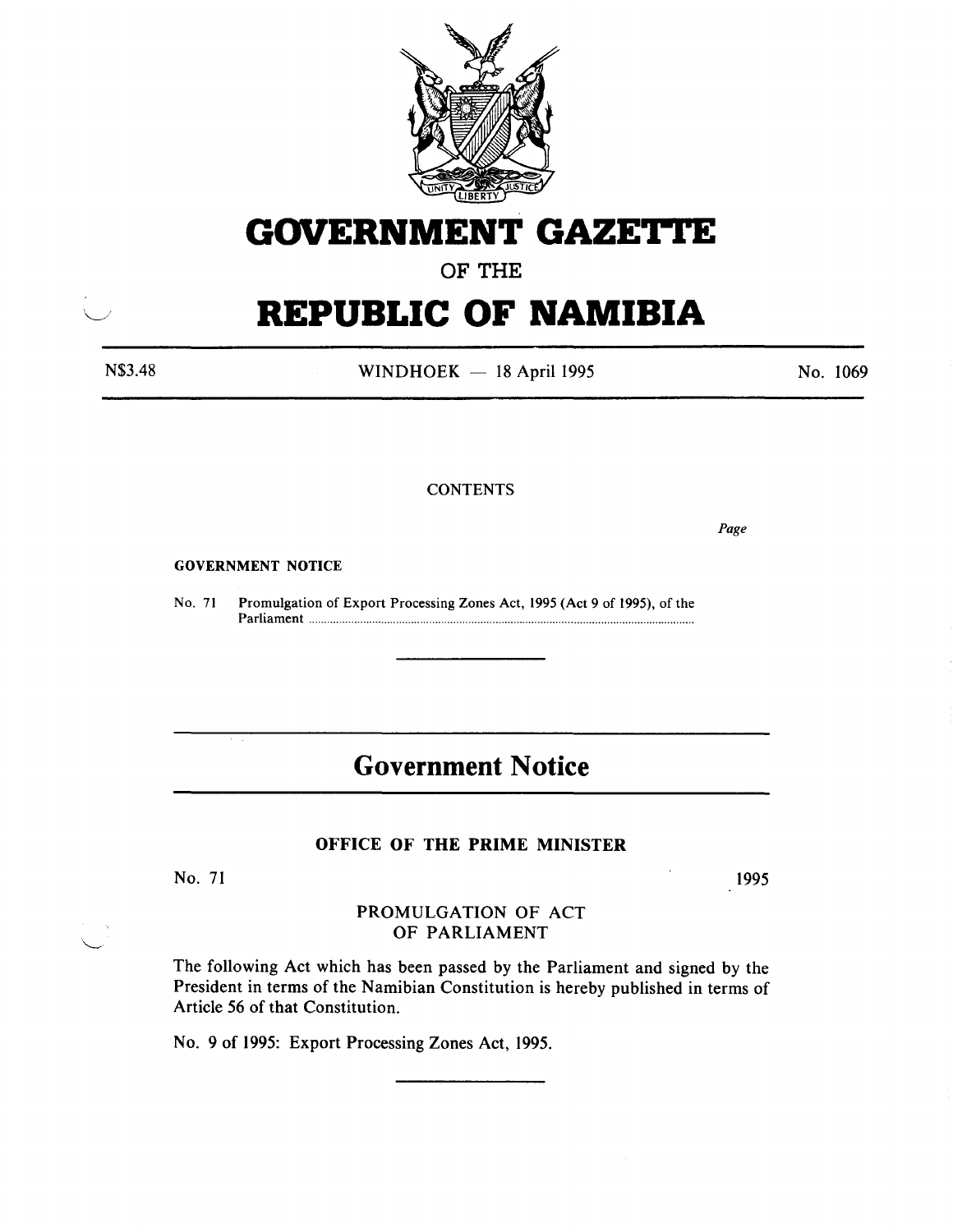## **ACT**

To provide for the establishment, development and management of export processing zones in Namibia, and to provide for matters incidental thereto.

*(Signed by the President on 6 Apri/1995)* 

## ARRANGEMENT OF SECTIONS

## PART I DEFINITIONS

1. Definitions.

## PART II EXPORT PROCESSING ZONES

- 2. Establishment of export processing zones.
- 3. Objects and purposes of export processing zones.
- 4. Restrictions on entering into, residence in, conducting of business in or the bringing of certain articles or substances into, export processing zones.

## PART III APPLICATION OF LAWS IN EXPORT PROCESSING ZONES AND EXPORT AND IMPORT

- 5. Application of laws in export processing zones, and export and import.
- 6. Customs and Excise operations in export processing zones.
- 7. Application of the Income Tax Act, 1981.
- 8. Application of the Labour Act, 1992.
- 9. Foreign Exchange.

## PART IV

#### EXPORT PROCESSING ZONE MANAGEMENT COMPANIES

- 10. Appointment of export processing zone management company.
- 11. Cancellation of appointment of export processing zone management company or amendment of conditions.
- 12. Development and management of export processing zone.
- 13. Powers, duties and functions of an export processing zone management company.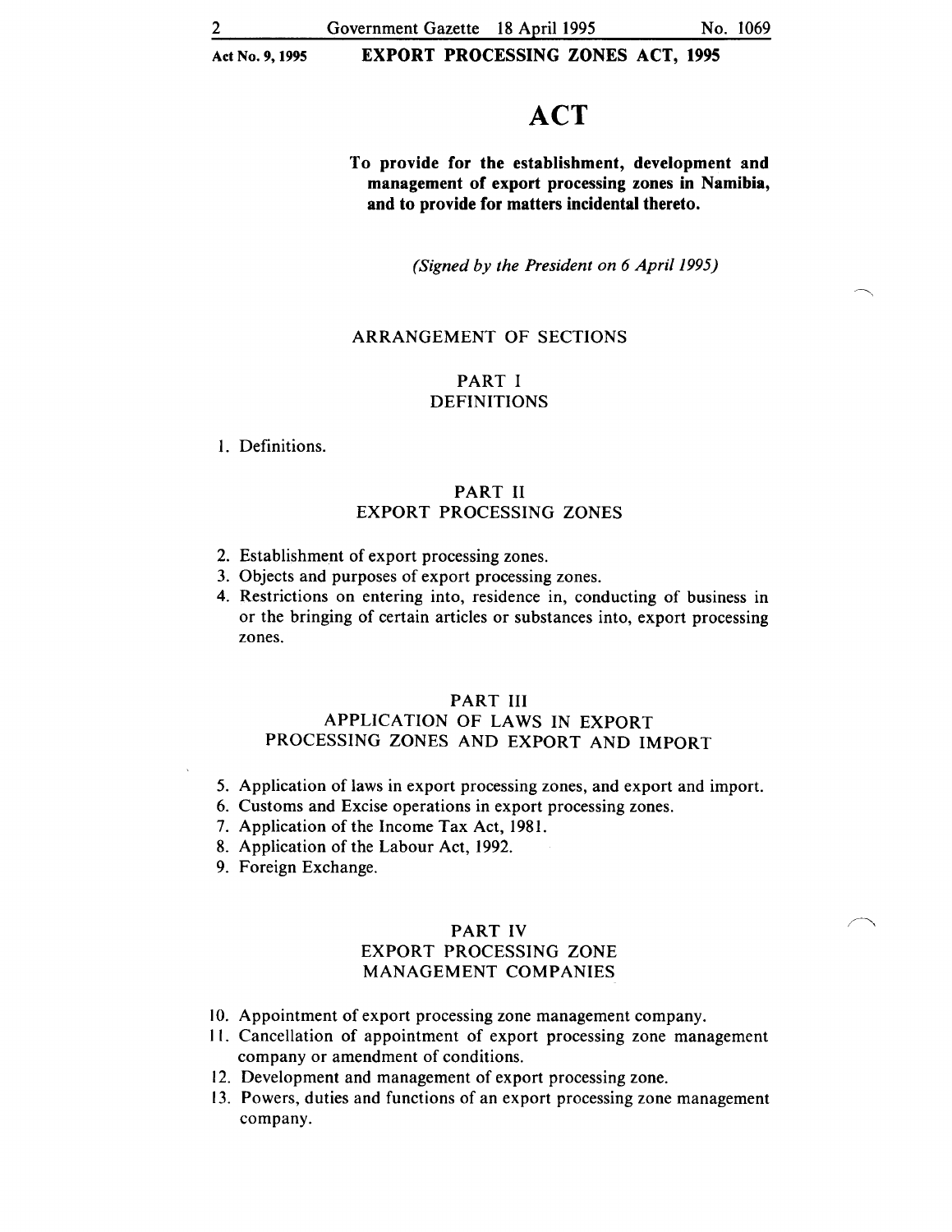## PART V

#### EXPORT PROCESSING ZONE ENTERPRISES

14. Export processing zone enterprises.

15. Cancellation of export processing zone enterprise certificate.

#### PART VI

## EXPROPRIATION, COMPENSATION, DISPUTES AND OFFENCES RELATING TO FOREIGN CURRENCY

16. Expropriation and compensation.

17. Settlement of disputes.

18. Offences relating to certificates or foreign currency.

#### PART VII

## SPECIAL PROVISIONS APPLICABLE TO THE WALVIS BAY EXPORT PROCESSING ZONE

- 19. Establishment of the Walvis Bay export processing zone.
- 20. Objects of the Walvis Bay Export Processing Zone Management Company.
- 21. Powers, duties and functions of the Walvis Bay Export Processing Zone Management Company.
- 22. Special provisions relating to the supply of water, electricity or gas, and the rendering of sewerage and other services.

#### PART VIII

## GENERAL PROVISIONS APPLICABLE TO ALL EXPORT PROCESSING ZONES

- 23. Delegation of powers.
- 24. Regulations relating to export processing zones in general.
- 25. Training of Namibian citizens.

#### PART IX

## OFFSHORE DEVELOPMENT COMPANY

- 26. Appointment and purpose of Offshore Development Company.
- 27. Incorporation of Offshore Development Company.
- 28. Public disclosure.
- 29. Powers, duties and functions of the company.
- 30. Promoting and marketing.
- 31. Progress measurement.
- 32. Short title and commencement.

3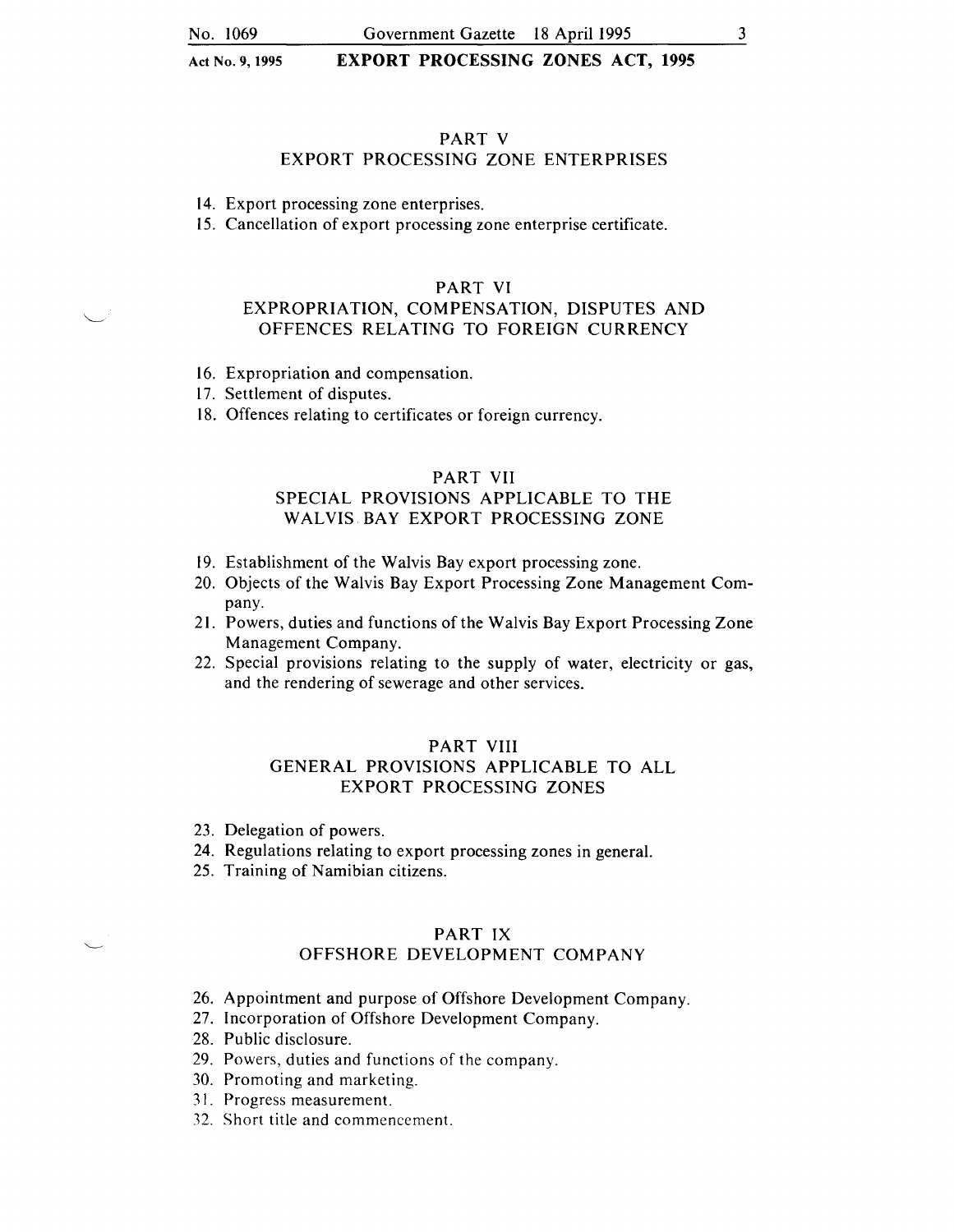Government Gazette 18 April 1995 No. 1069

## Act No. 9, 1995 EXPORT PROCESSING ZONES ACT, 1995

BE IT ENACTED by the Parliament of the Republic of Namibia, as follows:-

## PART I DEFINITIONS

Definitions.

1. In this Act, unless the context otherwise indicates-

"company" means a company established in terms of the Companies Act, 1973 (Act 61 of 1973) and includes a close corporation established in terms of the Close Corporations Act, 1988 (Act 26 of 1988);

"competent authority", in the case of a single-factory export processing zone, means the export processing zone enterprise in such zone, and in the case of any other export processing zone, means the export processing zone management company appointed in terms of section 10 in respect of such export processing zone;

"customs officer" means an officer defined in the Customs and Excise Act, 1964 (Act 91 of 1964);

"export processing zone" means an export processing zone established under section 2 or by section 19;

"export processing zone enterprise" means an export processing zone enterprise established under section 14 and which holds a registration certificate issued under that section, and includes a single-factory export processing zone enterprise;

"export processing zone management company" means an export processing zone management company appointed by the Minister in terms of section 10 in respect of an export processing zone;

"foreign currency" means currency other than local currency;

"local currency" means Namibia currency issued in accordance with section 17 of the Bank of Namibia Act, 1990 (Act 8 of 1990), together with the currency of the Republic of South Africa for so long as the last-mentioned currency is authorized by the Bank of Namibia to be freely exchanged at par, and without commission, for Namibia currency;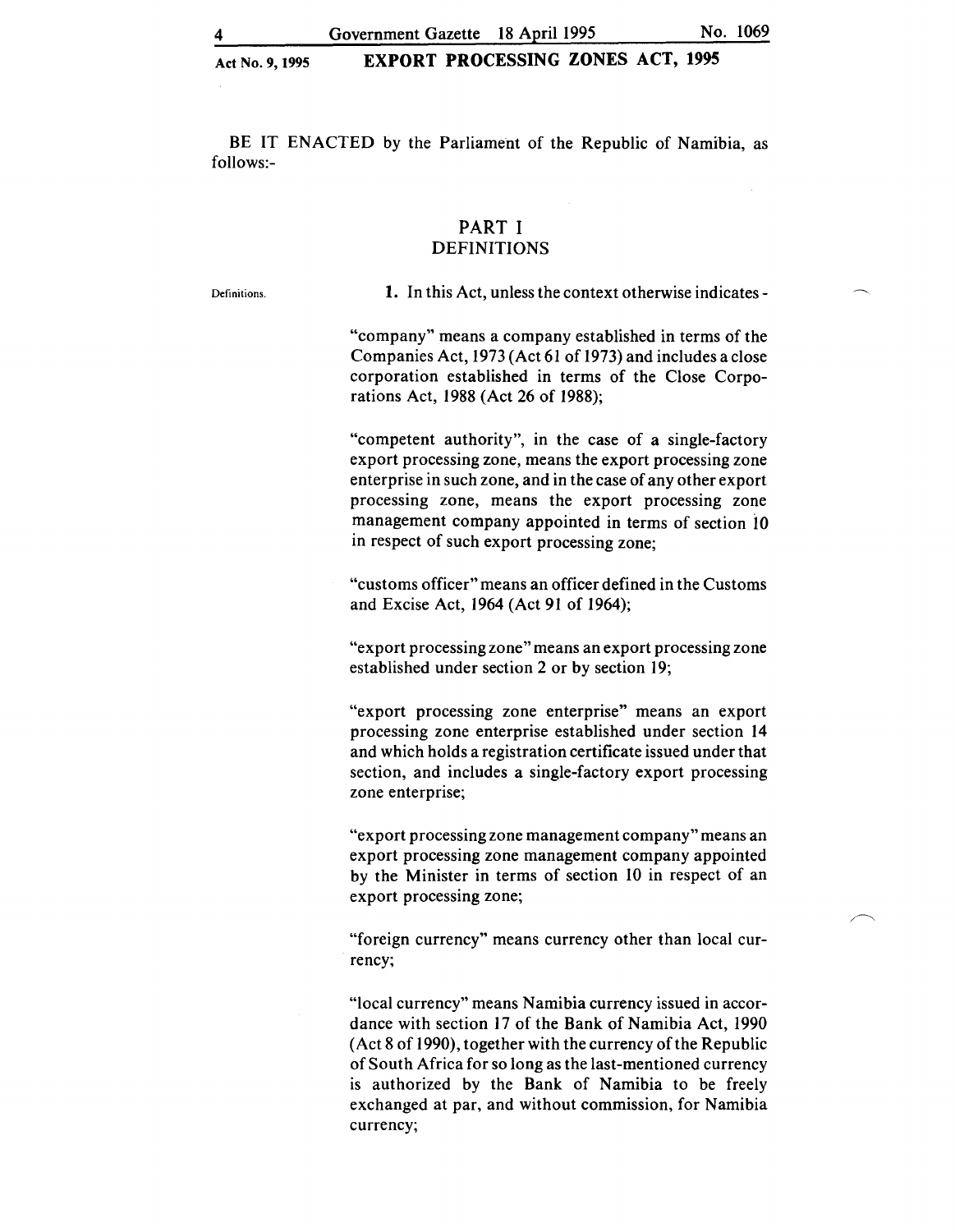"manufacture" means the application of any operation or process for the conversion by manual or mechanical means of materials by changing the composition, shape, size, nature or quality of such materials, including the assembly of parts or components, into a new product or article, but does not include the installation of machinery or equipment for the purpose of construction, or the packing, dividing into lots, sorting, grading or marking of any material, product or article;

"Minister" means the Minister of Trade and Industry;

"Offshore Development Company" means the company appointed in terms of section 26(1) as the Offshore Development Company;

"Permanent Secretary" means the Permanent Secretary: Trade and Industry;

"prescribed" means prescribed by regulation;

"single-factory export processing zone" means an export processing zone comprising only one export processing zone enterprise;

"single-factory export processing zone enterprise"means a single-factory export processing zone enterprise established under subsection (1) of section 2 and which holds a registration certificate issued under subsection (3) of that section;

"this Act" includes any regulation made under this Act.

## PART II EXPORT PROCESSING ZONES

Establishment of export processing zones.

2. ( 1) The Minister may, in consultation with the Minister of Finance, by notice in the *Gazette* -

- (a) establish in any area, or declare any area as, an export processing zone; and
- (b) determine the location and extent, and define the physical characteristics or boundaries of an export processing zone contemplated in paragraph (a).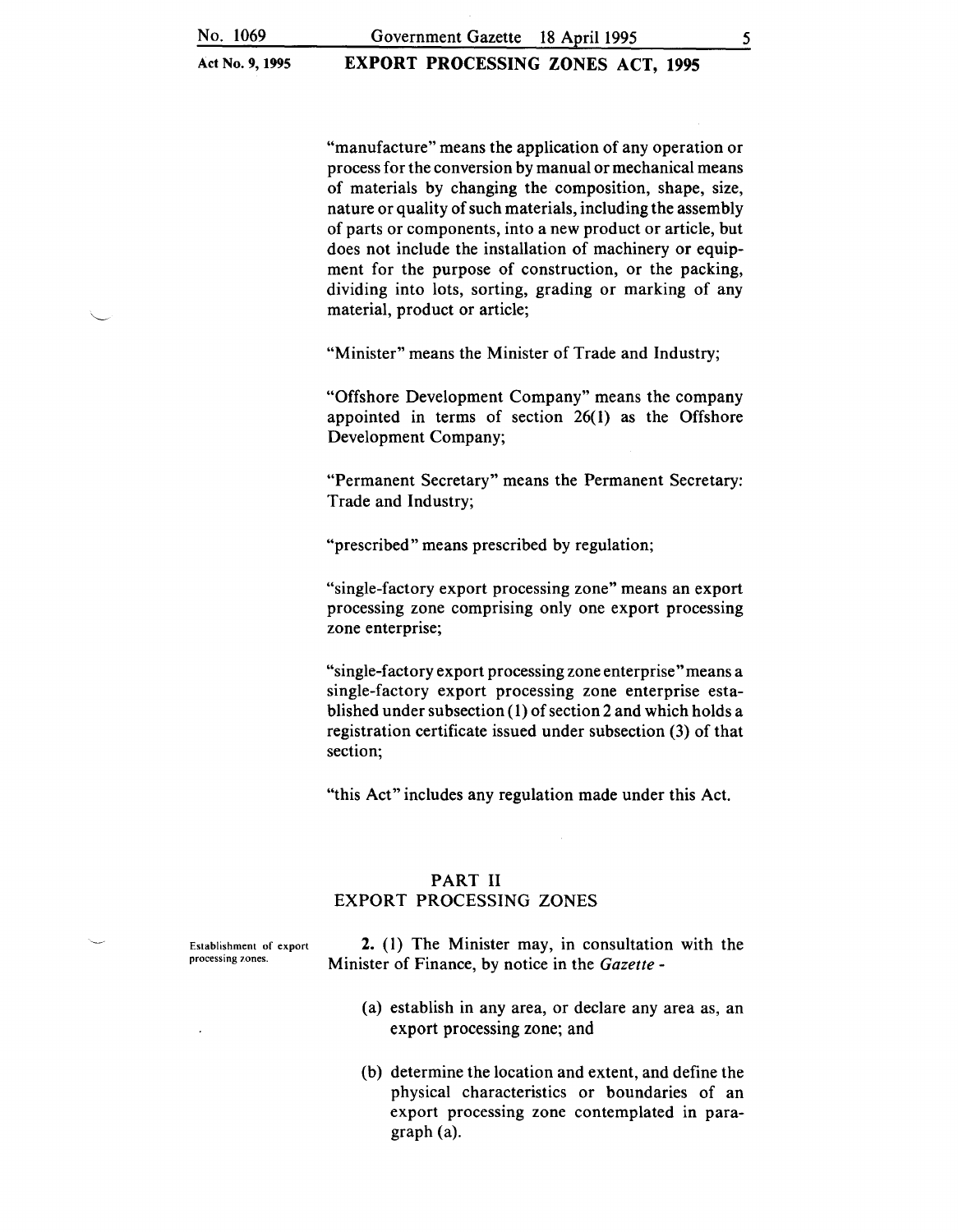(2) An export processing zone established or declared under subsection (I) may consist of a developed, partly developed or undeveloped area of land or may comprise a single-factory unit or a group of factory units.

(3) The Minister may, when establishing a singlefactory export processing zone under the provisions of subsection (I), upon application by the owner of the single factory issue in the name of such owner a single-factory export processing zone enterprise certificate.

( 4) A single-factory export processing zone enterprise certificate referred to in subsection (3) shall be valid for such period, be in such form and contain such particulars as the Minister may, in consultation with the Minister of Finance, determine.

Objects and purposes of export processing zones.

3. The objects and purposes of export processing zones are-

- (a) to attract, promote or increase the manufacture of export goods;
- (b) to create or increase industrial employment;
- (c) to create or expand export earnings;
- (d) to create or expand industrial investment, mcluding foreign investment; and
- (e) to encourage technology transfer and the development of management and labour skills,

in Namibia.

Restrict:ons on entering into, res:dence :n. conducting of business in or the bring:ng of certain articles or substances into, export processing zones.

- 4. (I) No person shall -
- (a) unless authorized thereto in writing by the Minister, acting in consultation with the Minister of Finance-
	- (i) conduct any business or undertaking in retail trade in an export processing zone in respect of any goods manufactured in, or imported into, such export processing zone;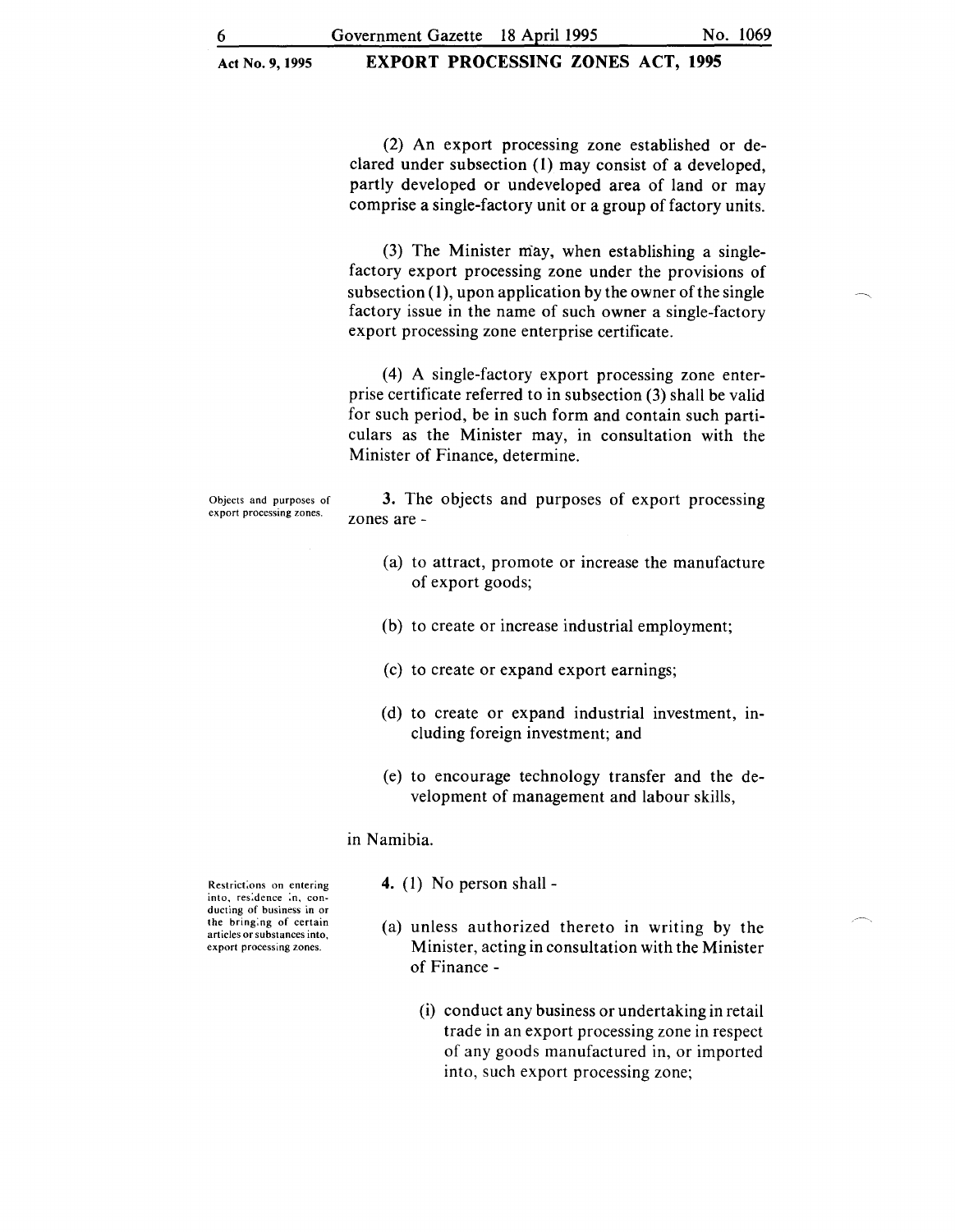EXPORT PROCESSING ZONES ACT, 1995

- (ii) remove any goods manufactured in an export processing zone from such export processing zone for any purpose other than removal to another export processing zone or for export to a country other than Namibia; or
- (iii) use any goods manufactured in an export processing zone for consumption in such export processing zone or in any other export processing zone; or
- (b) unless authorized thereto in writing by the competent authority concerned -
	- (i) subject to the provisions of subsection (2) or ( 4), enter or leave an export processing zone; or
	- (ii) reside in an export processing zone.

(2) The provisions of paragraph  $(b)(i)$  of subsection (I) shall not apply to or in respect of -

- (a) members of the Namibian Police or Namibian Defence Force;
- (b) members of the public service, including customs officers or municipal officials; or
- (c) employees of the South West Africa Water and Electricity Corporation (Proprietary) Limited,

acting in the course of their respective duties.

(3) Except where the Minister, in consultation with the competent authority concerned, in writing otherwise directs, the goods or articles specified or referred to in this subsection shall, subject to the provisions of subsection (4), not be brought into, or be allowed to remain in, an export processing zone -

- (a) firearms or ammunition, or other war material as the Minister may prescribe;
- (b) explosives referred to in the Explosives Act, 1956 (Act 26 of 1956) or hazardous substances referred to in the Hazardous Substances Ordinance, 1974 (Ordinance 14 of 1974);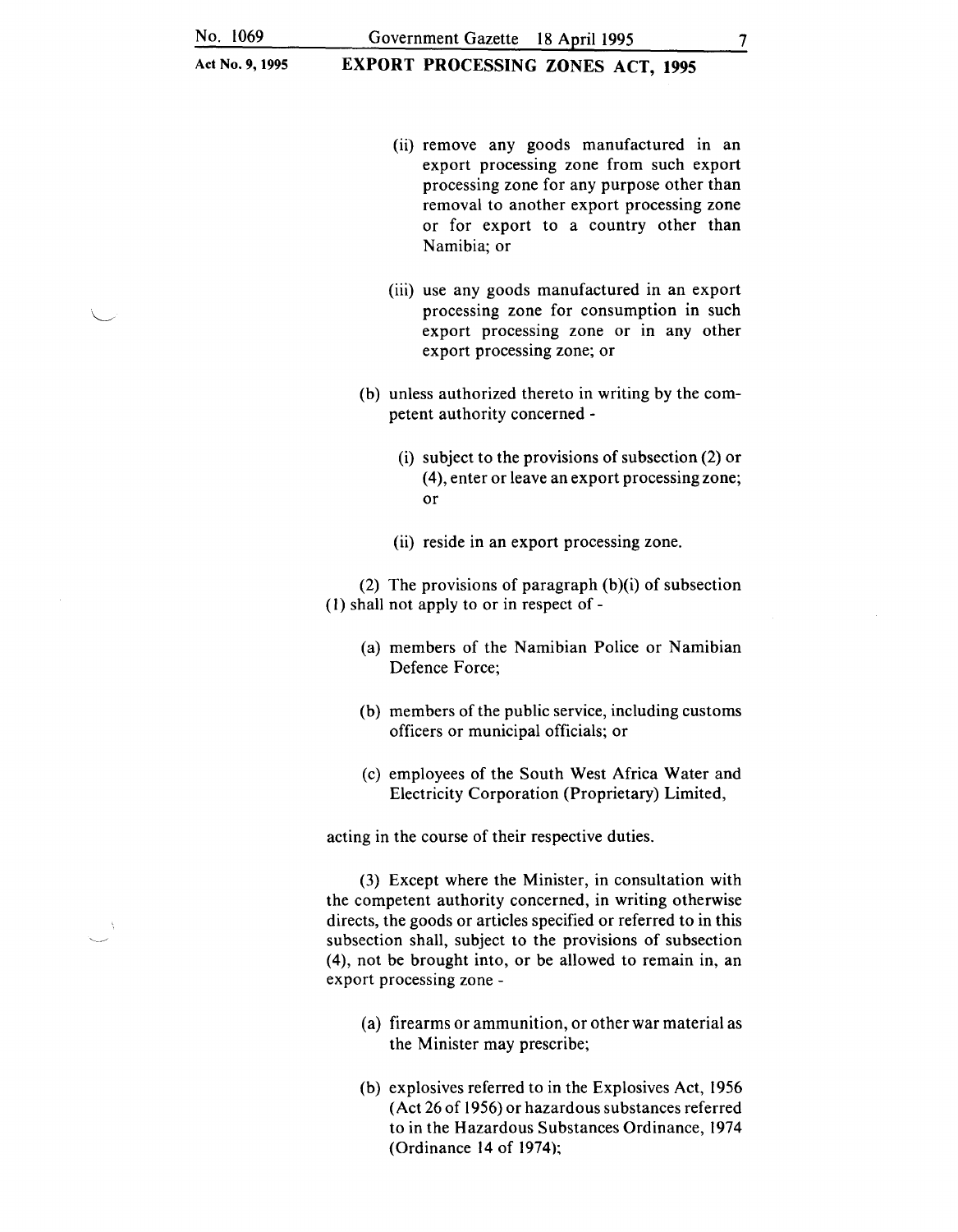- (c) dependence-producing substances or dangerous dependence-producing drugs as defined in the Abuse of Dependence-producing Substances and Rehabilitation Centres Act, 1971 (Act 41 of  $1971$ :
- (d) scheduled substances as defined in the Medicines and Related Substances Control Act, 1965 (Act 101 of 1965), excluding such scheduled substances prescribed by a medical practitioner for the use or consumption by the person who has such scheduled substances in his or her possession:
- (e) veterinary medicines as defined in the Veterinary and Para-Veterinary Professions Proclamation, 1984 (Proclamation AG .14 of 1984), excluding such veterinary medicines dispensed by a veterinary surgeon for use in the treatment of any animal belonging to or in the care of the person who has such veterinary medicines in his or her possession;
- (f) any narcotic, drug or other substance defined or referred to in -
	- (i) the Single Convention on Narcotic Drugs, 1961·;
	- (ii) the Convention on Psychotropic Substances, 1971; or
	- (iii) the Convention against Illicit Traffic in Narcotic Drugs and Psychotropic Substances, 1988,

of the United Nations, or any other narcotic, drug, medicine or substance declared illegal or prohibited by any international convention to which Namibia has succeeded or acceded, or by or under any law;

- (g) any item prohibited in terms of a notice under section 2 of the Import and Export Control Act, 1994 (Act 30 of 1994); or
- (h) any other article, item, substance or thing which the Minister, in consultation with the competent authority concerned, may prescribe.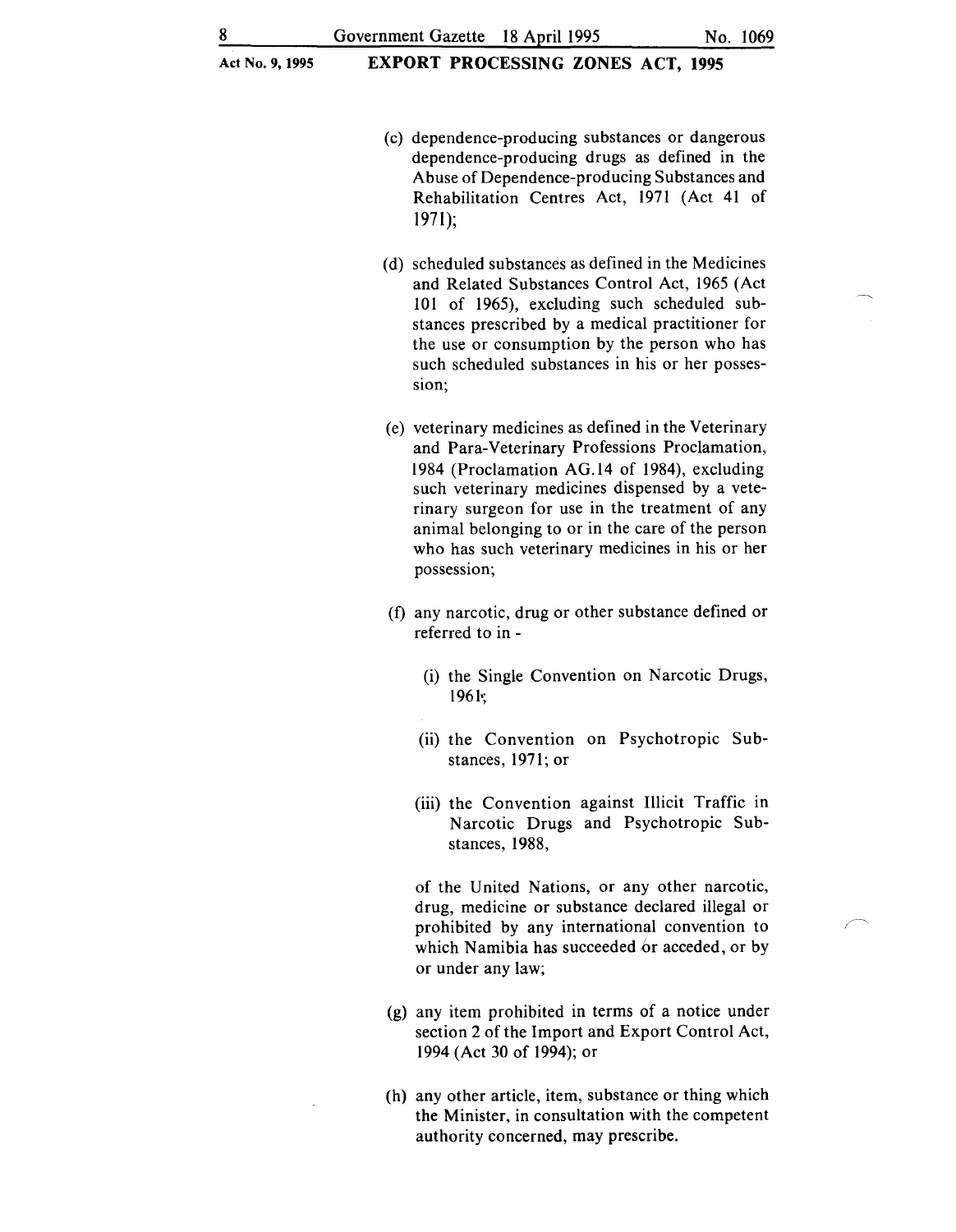EXPORT PROCESSING ZONES ACT, 1995

(4) The provisions of subsection  $(3)$  shall not apply to or in respect of members of the Namibian Police Force or Namibian Defence Force, or customs officers, acting in the course of their respective duties.

(5) The Minister may by notice in writing addressed to an export processing zone management company, an export processing zone enterprise or any person in an export processing zone -

- (a) impose conditions relating to the regulation, restriction or prohibition of the entry of goods, or categories of goods, into an export processing zone; or
- (b) order such export processing zone management company, export processing zone enterprise or person in an export processing zone to, within a period of time, which shall not be less than seven days-
	- (i) remove from such export processing zone the article, item or thing; or
	- (ii) discontinue any activity or operation in such export processing zone,

as the Minister may specify in such notice.

(6) An addressee who receives a notice under subsection (5) may, within a period of three days after receipt of such notice, make written representations to the Minister relating to any condition imposed by, or order contained in, such notice.

 $(7)$  Any person who contravenes a provision of subsection  $(1)$  or  $(3)$ , or fails to comply with a notice under subsection (5), shall be guilty of an offence and on conviction be liable -

- (a) if such person is a natural person, to a fine not exceeding N\$12 000 or to a period of imprisonment not exceeding three years or to both such fine and such imprisonment; and
- (b) if such person is not a natural person, to a fine not exceeding N\$25 000.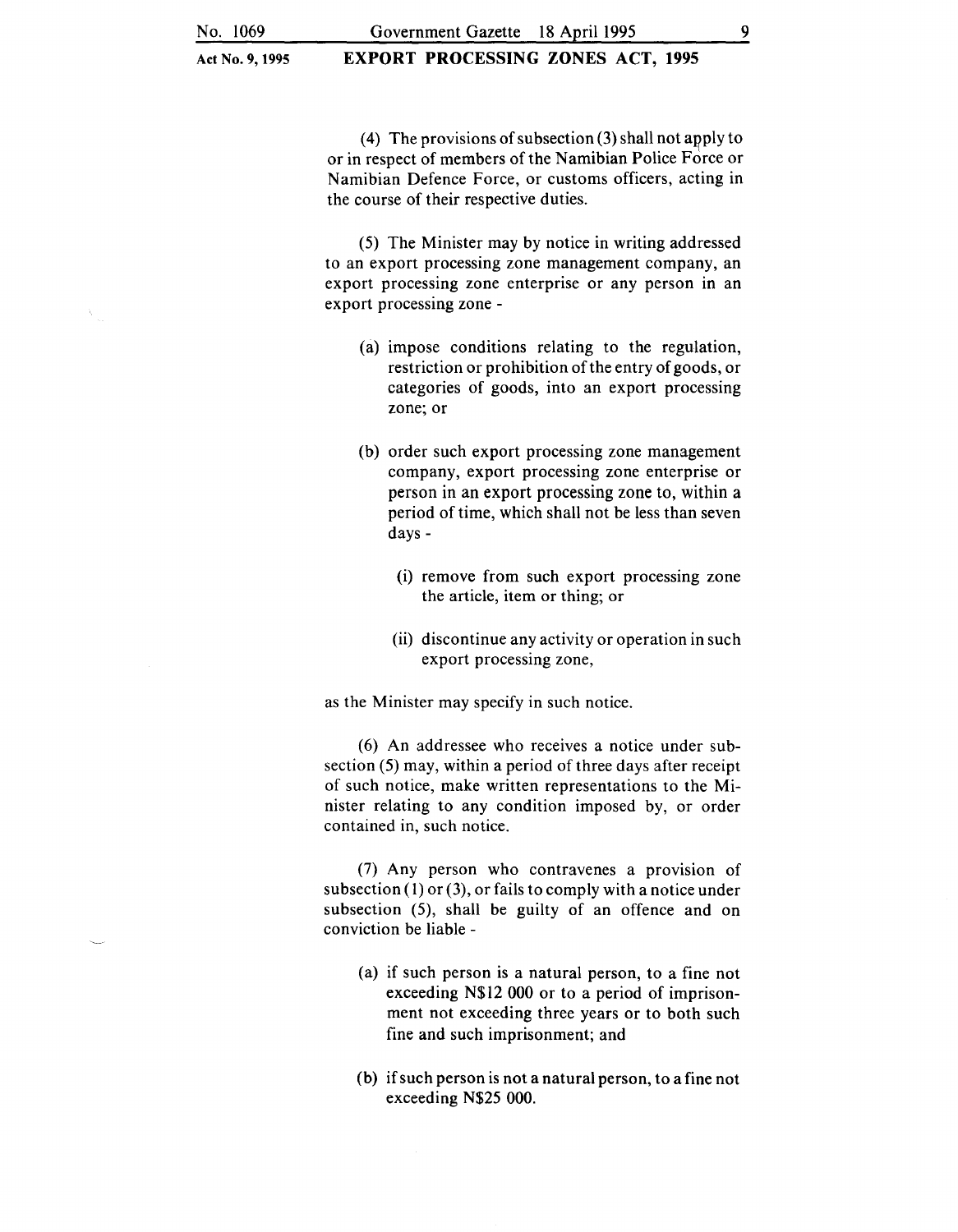## PART III APPLICATION OF LAWS IN EXPORT PROCESSING ZONES AND EXPORT AND IMPORT

Application of laws in export processing zones, and export and import.

5. (1) Subject to the provisions of subsections (2) and  $(6)$  -

- (a) no sales tax leviable in terms of section *5* of the Sales Tax Act, 1992 (Act *5* of 1992) shall be payable in an export processing zone;
- (b) no additional sales duty leviable in terms of section *5* of the Additional Sales Duties Act, 1993 (Act 11 of 1993), or customs or excise duty, as the case may be, leviable in terms of the provisions of the Customs and Excise Act, 1964 (Act 91 of 1964) shall be payable in an export processing zone in respect of goods imported into or manufactured in such export processing zone;
- (c) no instrument executed in or outside an export processing zone which relates to the transfer, hypothecation or lease of any movable or immovable property in or situate in an export processing zone, or any act to be performed or done in such export processing zone, or any document, certificate, instrument, report or record relating to any activity, action, operation, enterprise, project, undertaking or venture in an export processing zone, including -
	- (i) a mortgage bond;
	- (ii) customs and excise documents;
	- (iii) a hire-purchase agreement or financial lease;
	- (iv) an agreement of partnership;
	- (v) a power of attorney;
	- (vi) a deed of transfer;
	- (vii) bills of exchange; or
	- (viii) promissory notes,

shall be subject to any duty imposed by the Stamp Duties Act, 1993 (Act 15 of 1993);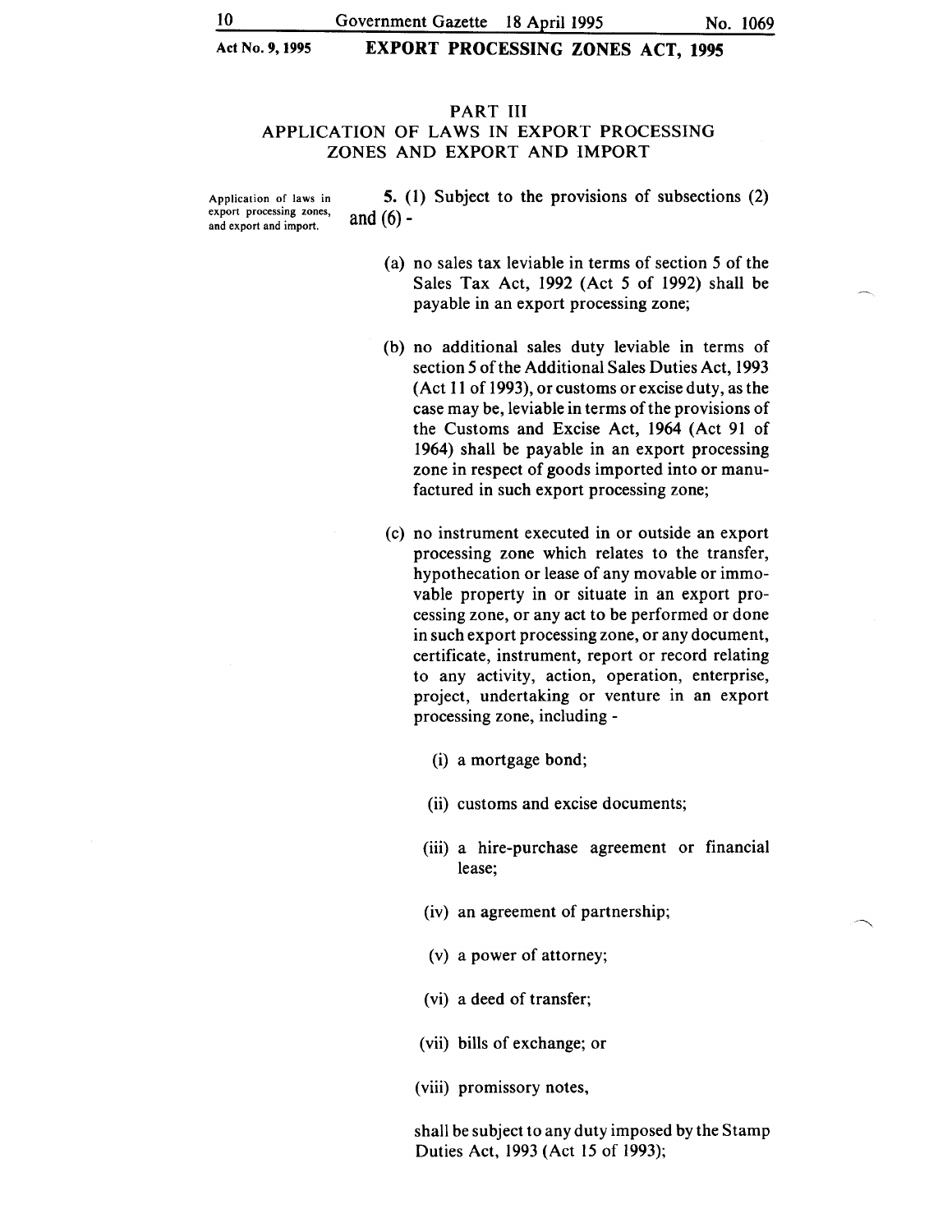Government Gazette 18 April 1995 11

EXPORT PROCESSING ZONES ACT, 1995

- (d) no transfer duty leviable in terms of section 2 of the Transfer Duty Act, 1993 (Act 14 of 1993) shall be payable in respect of the acquisition of any immovable property situate in an export processing zone; and
- (e) for the purposes of the application of the provisions of the Town Planning Ordinance, 1954 (Ordinance 18 of 1954), of the Townships and Division of Land Ordinance, 1963 (Ordinance 11 of 1963) or of the Expropriation Ordinance, 1978 (Ordinance 13 of 1978) in an export processing zone, any reference to a local authority in any provision of any of those Ordinances shall be construed as a reference to an export processing zone management company, acting with the consent of the Minister.

(2) No duty or tax on any goods exported from Namibia into an export processing zone, paid in Namibia in terms of the provisions of any law referred to in subsection  $(1)$ , shall be refunded.

(3) Goods removed from an export processing zone into Namibia, excluding -

- (a) goods in transit to a destination outside Namibia or to another export processing zone;
- (b) goods temporarily removed from, or which have temporarily been in, such export processing zone; or
- (c) goods removed from one export processing zone to another export processing zone,

shall, for the purposes of the Customs and Excise Act, 1964 (Act 91 of 1964), the Sales Tax Act, 1992 (Act 5 of 1992) and the Additional Sales Duties Act, 1993 (Act 11 of 1993) be deemed to be goods imported into Namibia.

( 4) Goods removed from Namibia into an export processing zone shall be deemed to be goods exported from Namibia.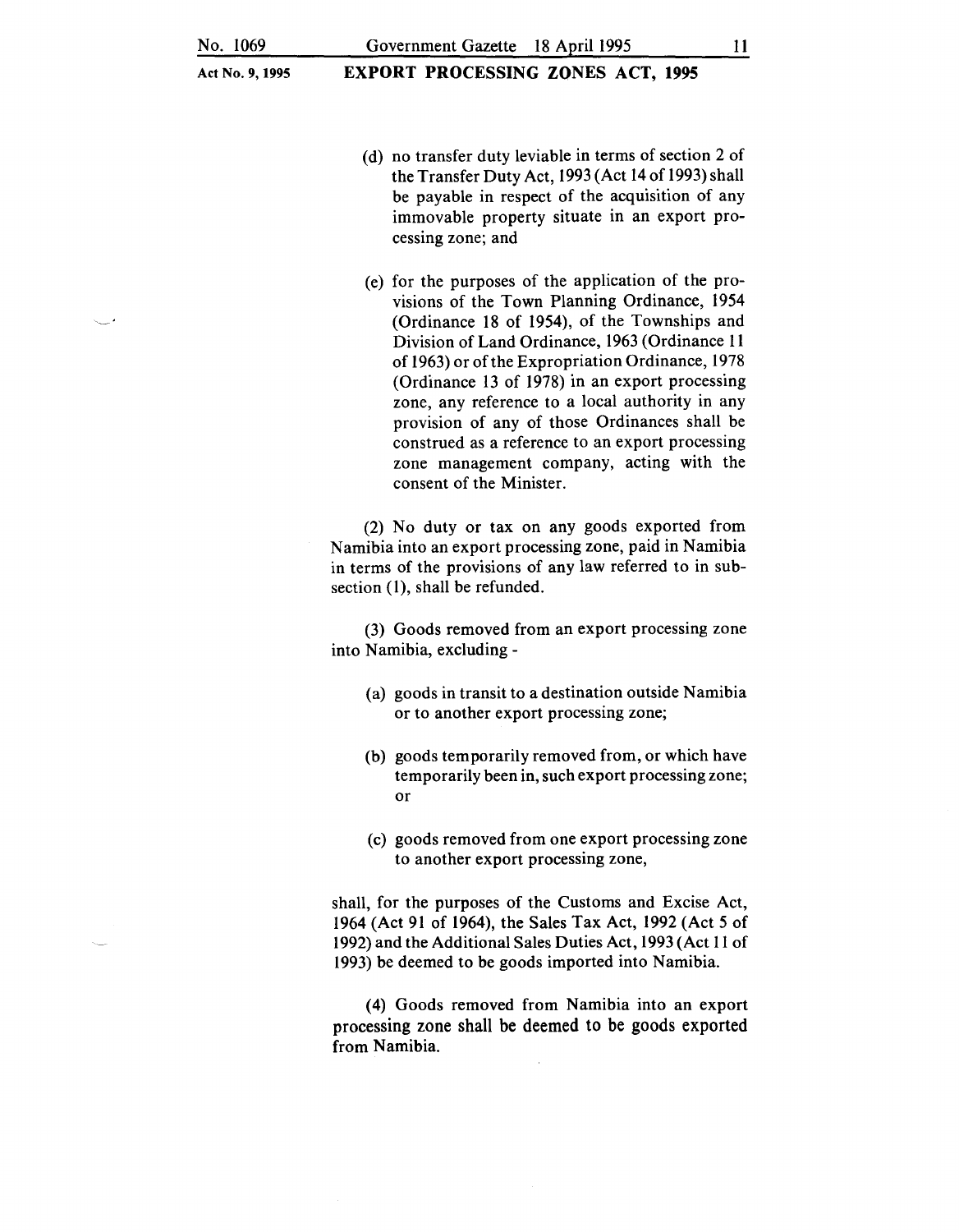(5) The movement of goods from an export processing zone shall be subject to the provisions of the Import and Export Control Act, 1994 (Act 30 of 1994) and the supervision and procedures of the Office of the Commissioner for Customs and Excise referred to in section 1A of the Customs and Excise Act, 1964 (Act 91 of 1964).

(6) In the application of the provisions of paragraphs (a) and (b) of subsection (1) to motor vehicles, the provisions of those paragraphs shall apply only to motor vehicles-

(a) manufactured or assembled in; or

(b) used exclusively in, or for the delivery of products manufactured in,

an export processing zone, irrespective of whether such delivery is performed inside or outside such export processing zone.

(7) The vehicles referred to in paragraph (b) of subsection (6) shall be marked for identification purposes as may be prescribed by the Minister in consultation with the Minister of Finance.

Customs and Excise operations in export processing zones.

6. (1) The Office of the Commissioner for Customs and Excise referred to in subsection ( 5) of section *5* shall in each export processing zone establish and maintain an office for the purpose of performing the functions referred to in subsections (3) or (5) of that section, if the establishment of such an office will require the full-time services of a customs officer and is, in the opinion of the Minister of Finance, justifiable.

(2) The costs pertaining to the establishment, maintenance and running of an office in terms of subsection ( 1) shall be borne by the competent authority concerned.

(3) Goods manufactured in an export processing zone may, subject to the application of such criteria relating to the local content, process of manufacturing and cost oflabour performed as shall be prescribed, be certified by the Commissioner for Customs and Excise to be goods manufactured in Namibia.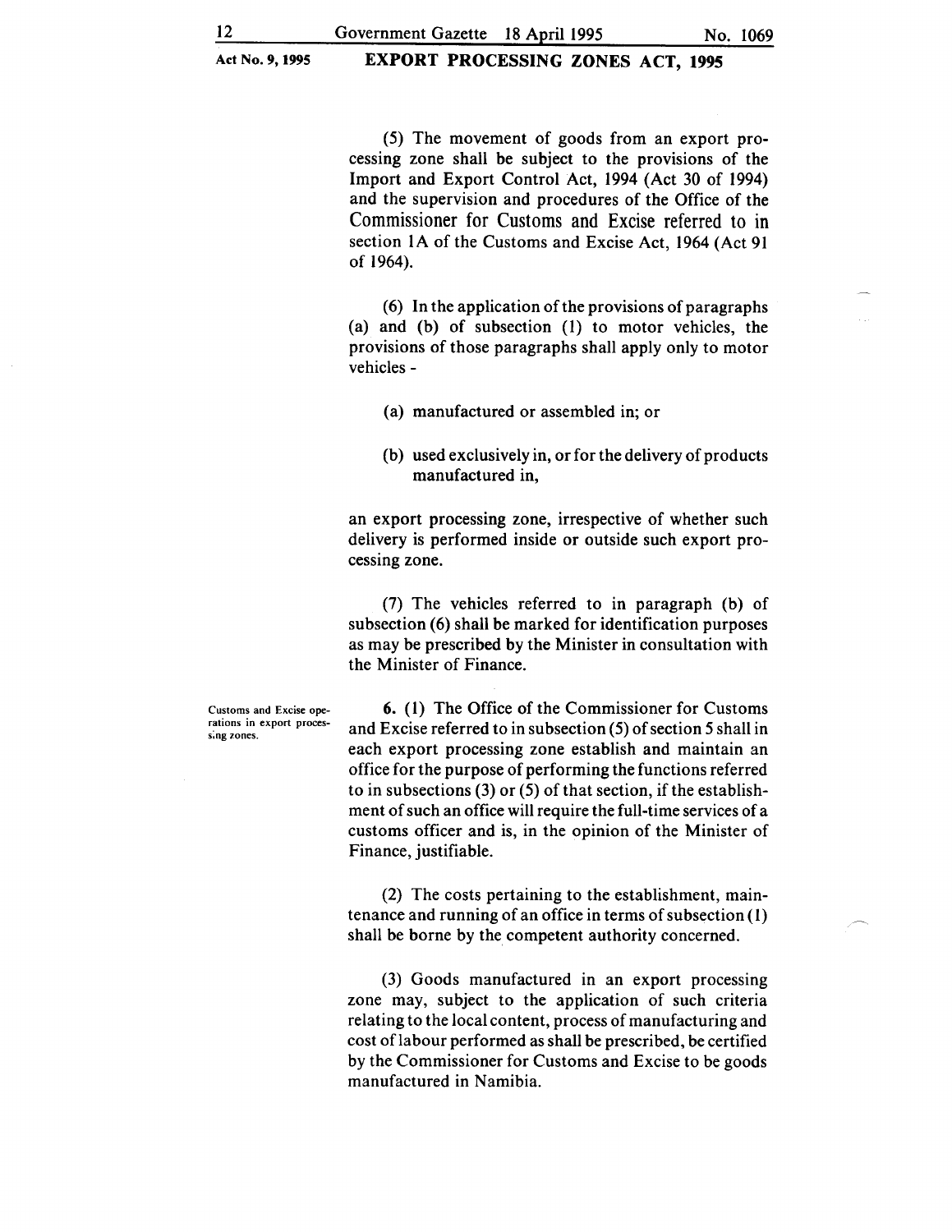## EXPORT PROCESSING ZONES ACT, 1995

Appl:cat;on of the Income Tax Act, 1981.

7. (1) The Income Tax Act, 1981 (Act 24 of 1981) shall be applied in an export processing zone subject to the provisions of subsection (2).

(2) No export processing zone management company and no export processing zone enterprise shall be liable to taxation in terms of the provisions of the Income Tax Act, 1981 in respect of income derived in an export processing zone.

Appl:cat:on of the Labour Act, 1992.

8. (I) Subject to the provisions of subsection (2), the provisions of the Labour Act, 1992 (Act 6 of 1992) shall not apply in an export processing zone.

(2) The Minister may, in consultation with the Minister of Labour and Human Resources Development and the Offshore Development Company, make regulations relating to -

- (a) basic conditions of employment;
- (b) the termination of a contract of employment;
- (c) disciplinary actions;
- (d) health;
- (e) safety; and
- (f) welfare,

relating to employees and employers in an export processing zone.

Application of the Foreign investment Act, 1990

9. The provisions of the Foreign Investment Act, 1990 (Act 27 of 1990) shall not apply in an export processing zone.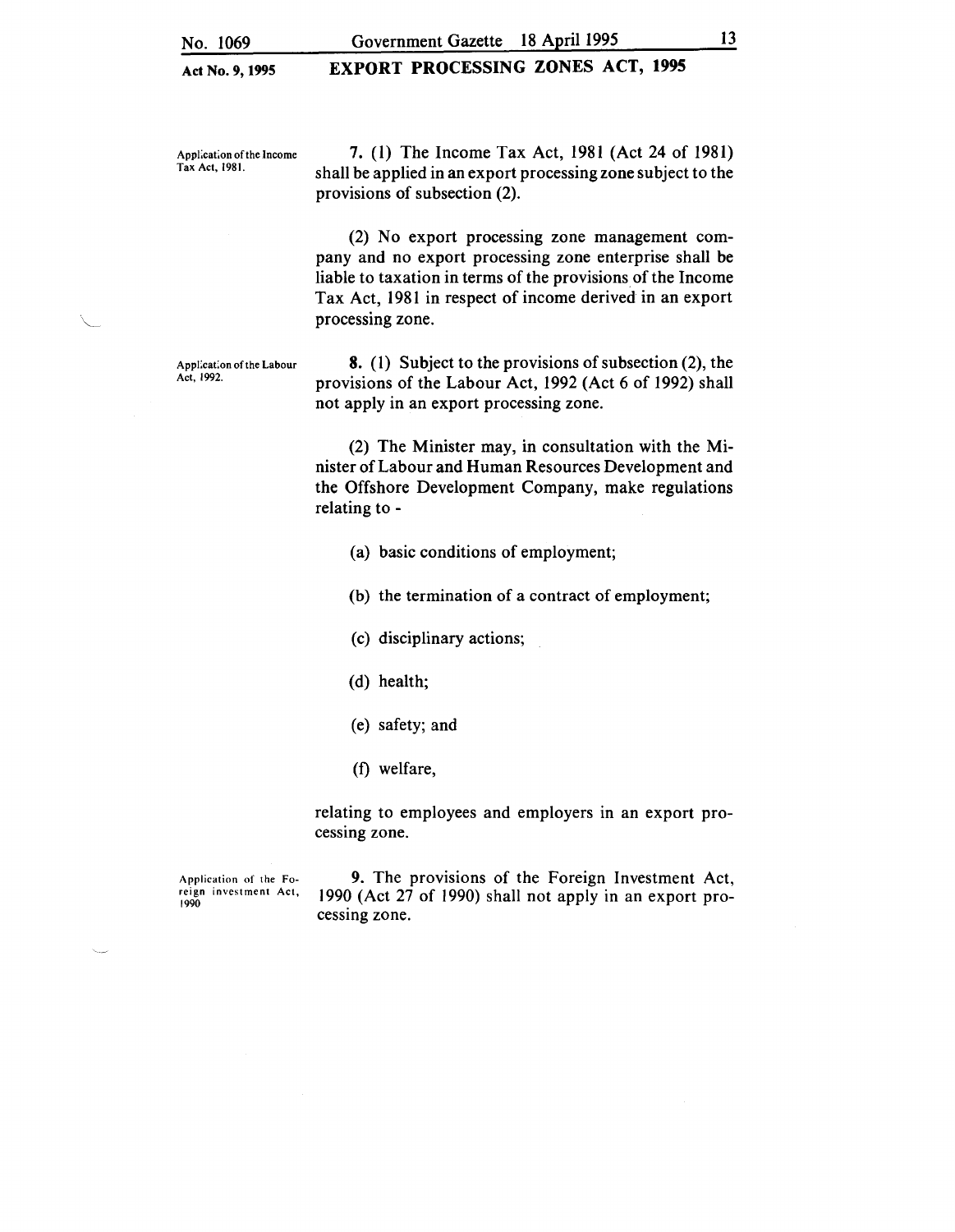## PART IV EXPORT PROCESSING ZONE MANAGEMENT COMPANIES

Appo:ntment of export processing zone management company.

10. (1) Every export processing zone shall be developed or managed by a body corporate, to be known as an export processing zone management company, appointed by the Minister for such purposes by notice in the *Gazette,* subject to such conditions -

- (a) as may be prescribed; or
- (b) as the Minister, upon such appointment, may determine and which shall be specified in an agreement entered into by and between the Minister and such export processing zone management company prior to such appointment.

(2) Different conditions referred to in subsection ( 1) may be prescribed, determined or agreed upon for different, or different categories of, export processing zones.

(3) Upon appointment of an export processing zone management company in terms of the provisions of subsection (1), the Minister shall issue to such company a certificate of appointment in such form as the Minister may determine.

(4) A certificate of appointment issued in terms of subsection (3) shall contain all the conditions subject to which such certificate was issued, or a reference to such conditions.

(5) The conditions contemplated in paragraph (b) of subsection  $(1)$  may, subject to the provisions of section 11, only be amended with the consent of the export processing zone management company concerned.

Cancellat:on of appointment of export process:ng zone management company or amendment of conditions.

11. Notwithstanding the provisions of subsection (5) of section 10, the appointment of an export processing zone management company in terms of subsection (1) of that section may be cancelled, or the conditions contemplated in paragraph (b) of subsection (1) of that section subject to which such appointment was made, may be amended by the Minister after 30 days notice to such company, if such company-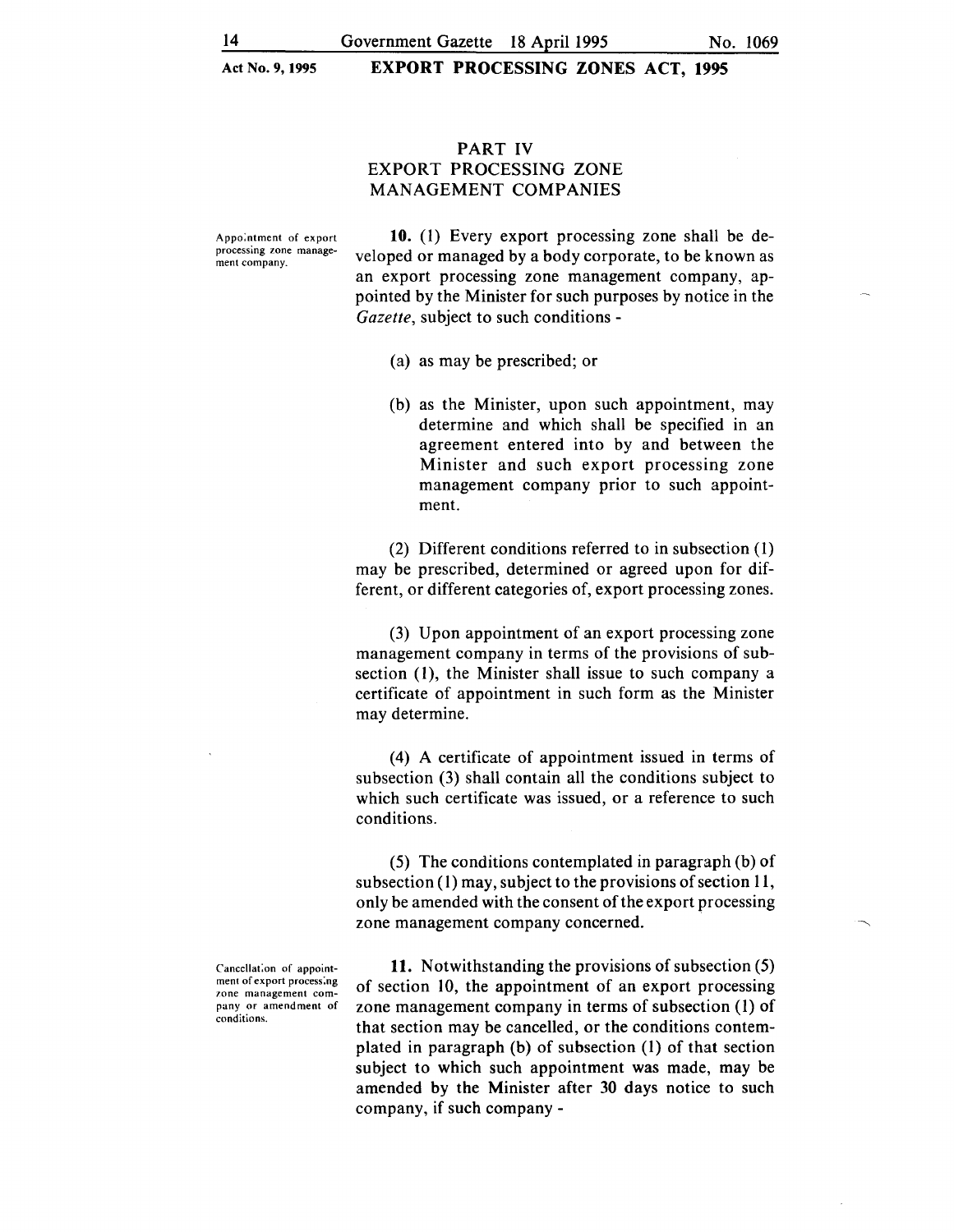#### Government Gazette 18 April 1995 15

EXPORT PROCESSING ZONES ACT, 1995

- (a) in the opinion of the Minister, contravenes any, or fails to comply with all, the conditions subject to which such company was so appointed;
- (b) is placed under judicial management, whether in terms of a provisional or final order;
- (c) enters into a compromise or arrangement with its creditors, or any one of them;
- (d) is deemed to be unable to pay its debts as contemplated in section 345 of the Companies Act, 1973 (Act 61 of 1973);
- (e) is wound up, whether by the Court or voluntarily, and whether in terms of a provisional or final order; or
- (f) is found guilty of the contravention of any provision of the Companies Act, 1973, or of any provision of this Act.

12. (1) An export processing zone management company shall, in accordance with the provisions of this Act and the provisions of the agreement contemplated in paragraph (b) of subsection (I) of section 10, develop the export processing zone in respect of which it was appointed in terms of the provisions of that section as an export processing zone management company, and shall in such export processing zone provide and maintain such amenities and services as may be specified in such agreement or are prescribed by this Act.

(2) An export processing zone management company shall manage the export processing zone referred to in subsection (1) in accordance with the provisions of this Act and the provisions of the agreement referred to in that subsection.

13. (l) For the purposes of developing and managing an export processing zone in terms of the provisions of section 12, an export processing zone management company shall, subject to the provisions of subsection (2) and of section 22 and of the agreement referred to subsection (l) of section 12-

Development and management of export processing zone.

Powers, duties and functions of an export processing zone management company.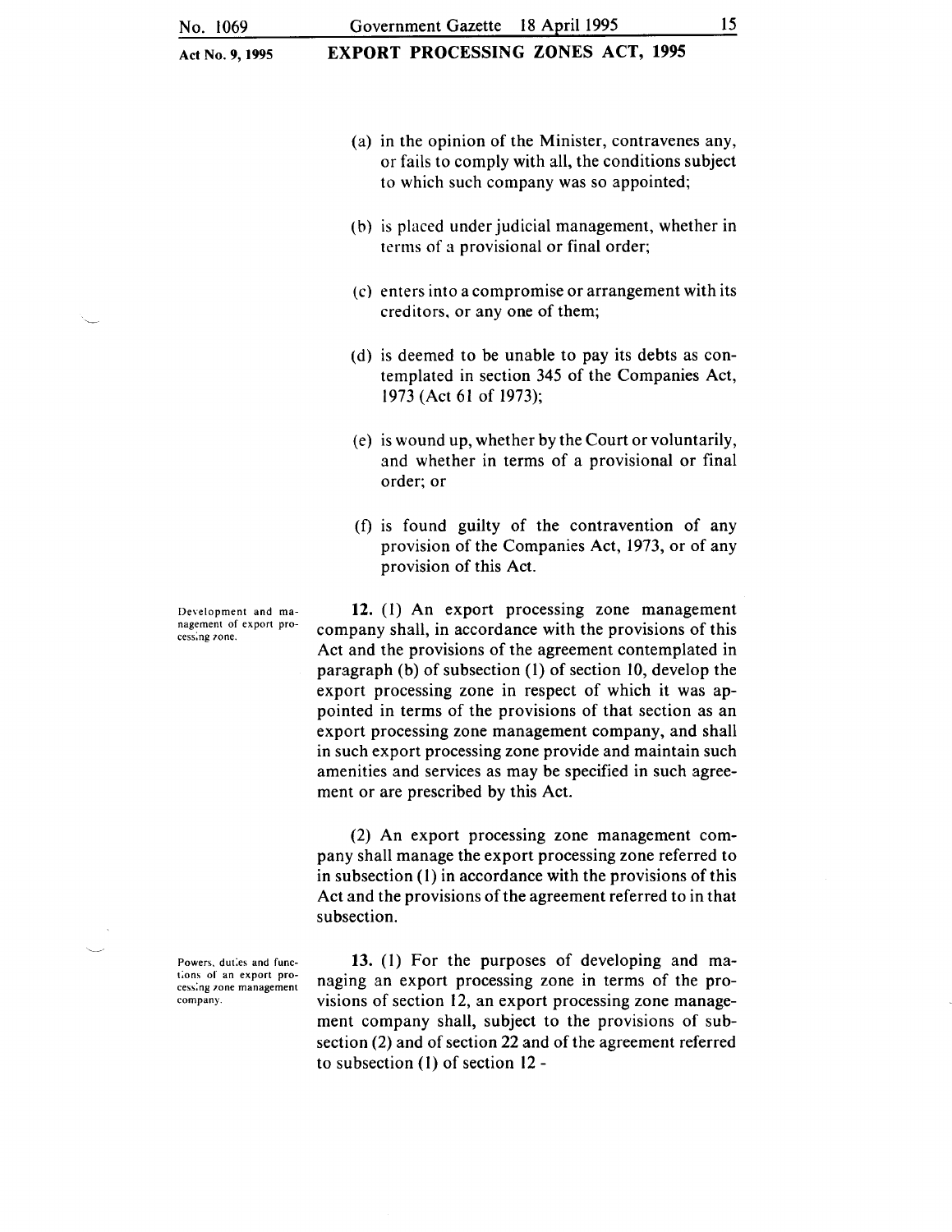- (a) establish, to the satisfaction of the Minister, adequate fencing, walls, enclosures or demarcations to identify and secure the export processing zone;
- (b) subdivide the export processing zone into erven, streets and public places as may be prescribed, erect buildings for industrial or commercial purposes and let or sublet such buildings or any other land, or sell such land, in the export processing zone to export processing zone enterprises;
- (c) construct and maintain streets and public places;
- (d) supply water to the export processing zone enterprises in the export processing zone for human consumption or business or industrial purposes;
- (e) provide, maintain and operate a system of sewerage, drainage and refuse removal for the benefit of the export processing zone enterprises in the export processing zone;
- (f) subject to the Electric Power Proclamation, 1922 (Proclamation 4 of 1922), supply electricity or gas to the export processing zone enterprises operating in the export processing zone;
- (g) establish, maintain and operate an ambulance and fire brigade service in the export processing zone;
- (h) provide such other services and perform such other functions and duties as may be prescribed or as may be specified in the agreement contemplated in section  $10(1)(b)$ ;
- (i) establish and maintain an office in the export processing zone; and
- (j) have such other powers, duties and functions as may be prescribed by the Minister after consultation with the Offshore Development Company.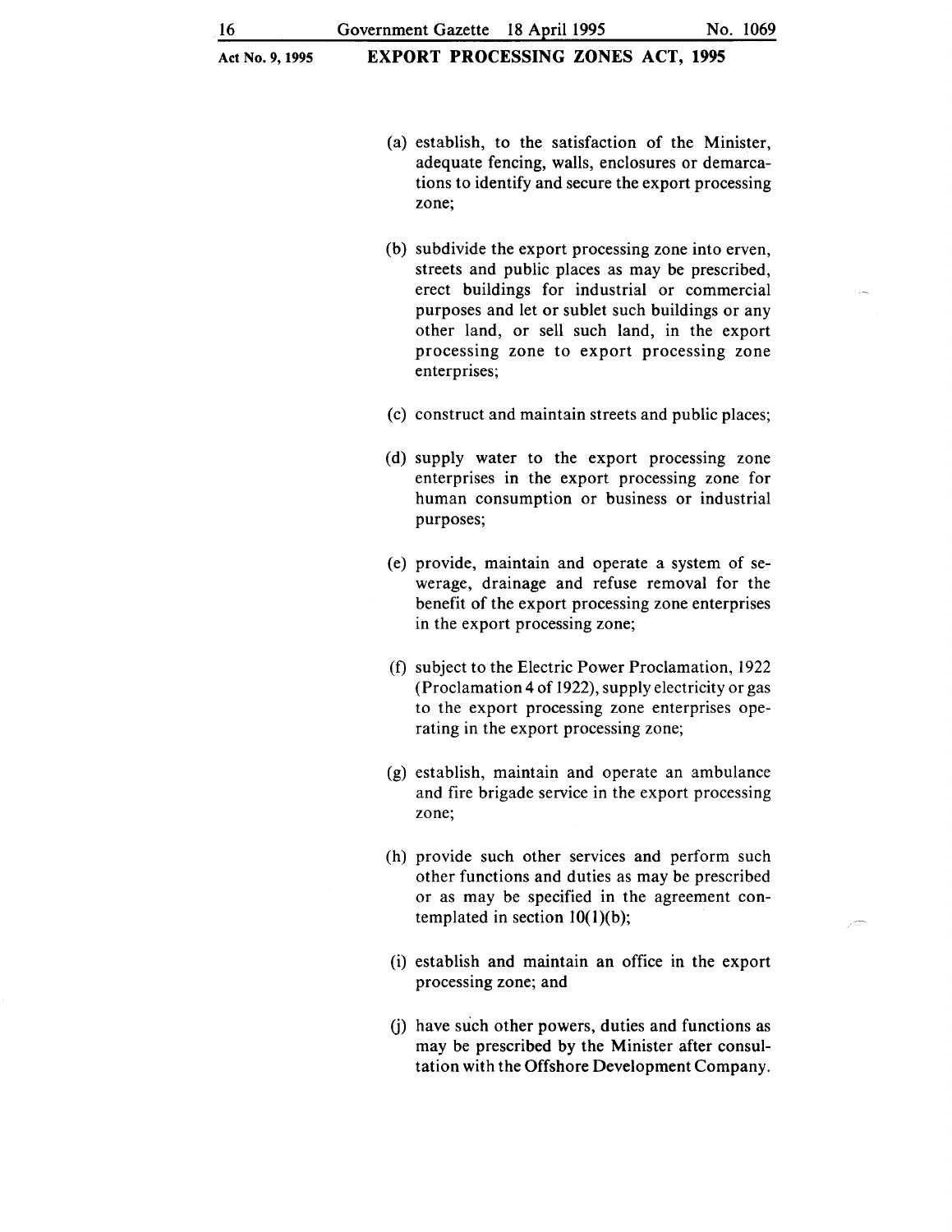EXPORT PROCESSING ZONES ACT, 1995

(2) An export processing zone management company referred to in subsection (1) may, with the consent of the Minister -

- (a) subcontract any person to execute any power or perform any function or duty such management company has in terms of that subsection;
- (b) impose levies or charges for services rendered or facilities provided in the export processing zone; or
- (c) in consultation with the Minister of Finance and subject to the provisions of subsection (3), transfer the interests of such management company in the export processing zone to another person.

(3) The provisions of section 10 shall *mutatis mutandis* apply to a person referred to in paragraph (c) of subsection (2) to which the interests referred to in that paragraph are transferred in terms of the provisions of that paragraph.

#### PART V

## EXPORT PROCESSING ZONE ENTERPRISES

Export processing zone enterprises.

14. (1) Subject to the provisions of subsection (6), no person shall establish or conduct an enterprise in an export processing.zone unless such person is in the possession of an export processing zone enterprise certificate issued in terms of subsection (2) in such person's name, authorizing such person to establish or conduct such enterprise in such export processing zone.

(2) Upon application by a person to establish or conduct an export processing zone enterprise in an export processing zone, the export processing zone management company appointed for such export processing zone may, in consultation with the Minister, the Minister of Finance and the Bank of Namibia, and subject to the provisions of subsection (5), grant such application and issue an export processing zone enterprise certificate in the name of the applicant.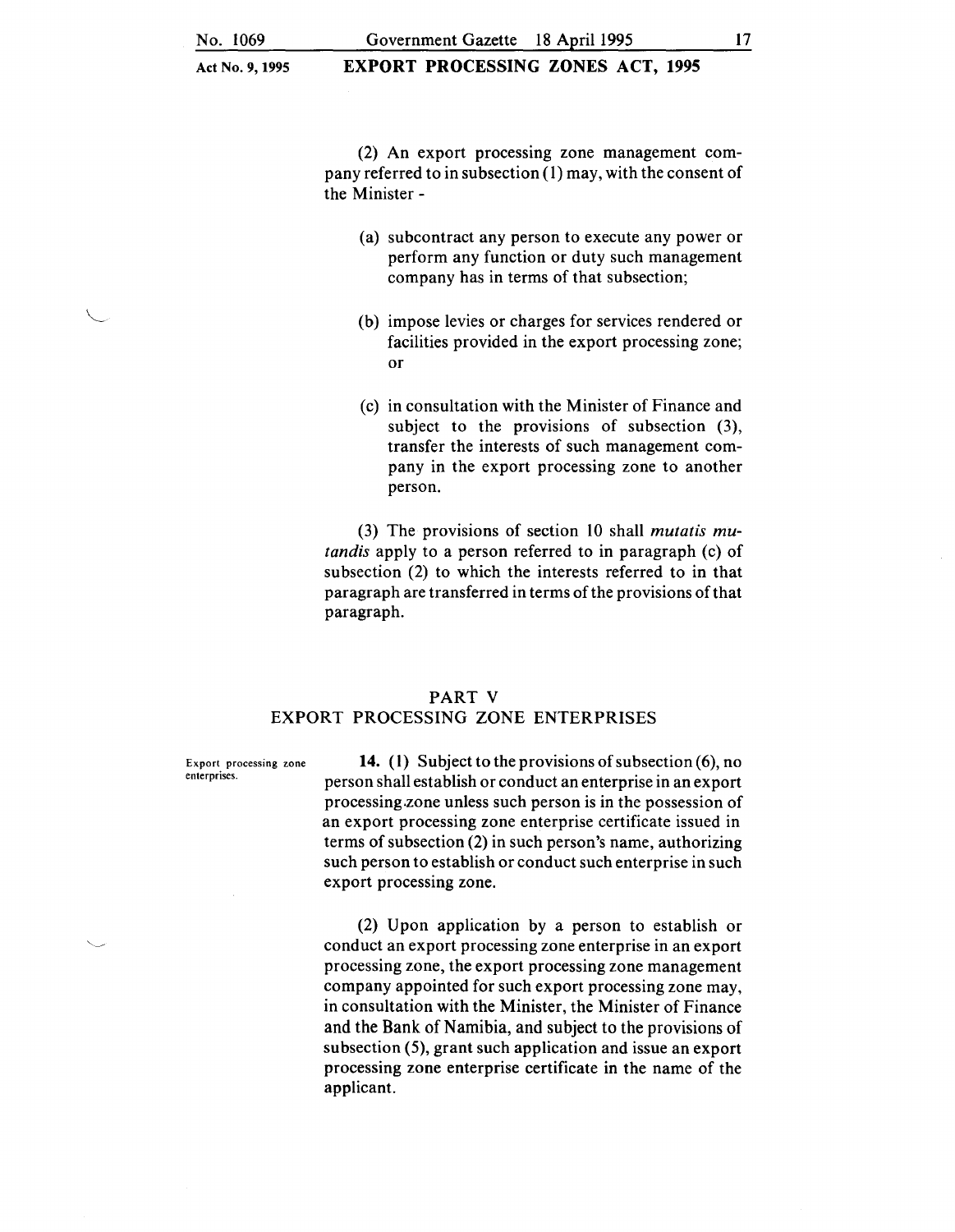- (3) (a) An application in terms of subsection (2) shall be in such form, contain such particulars and be submitted in such manner; and
- (b) an export processing zone enterprise certificate referred to in subsection (2) shall be valid for such period, be in such form and contain such particulars,

as the export processing zone management company concerned may, in consultation with the Minister and the Minister of Finance, determine.

(4) An export processing zone management company shall submit to the Minister and to the Minister of Finance-

- (a) a copy of every export processing zone enterprise certificate issued by it in terms of subsection (2); and
- (b) such information relating to the holder of such export processing zone certificate as the Minister or the Minister of Finance may in writing request.

(5) No export processing zone enterprise certificate shall be issued to any person in respect of an enterprise -

- (a) the activities of which shall or may have a deleterious impact on the environment;
- (b) which shall utilize any materials or produce any goods which are prohibited in Namibia;
- (c) which does not comply with the requirements prescribed by the Minister after consultation with the Minister of Finance and the export processing zone management company concerned;
- (d) which shall not make investments in the export processing zone which shall result in the creation of employment or export earnings;
- (e) which does not or does not have the intention to conduct the business of manufacturing, exporting or importing in the export processing zone concerned; or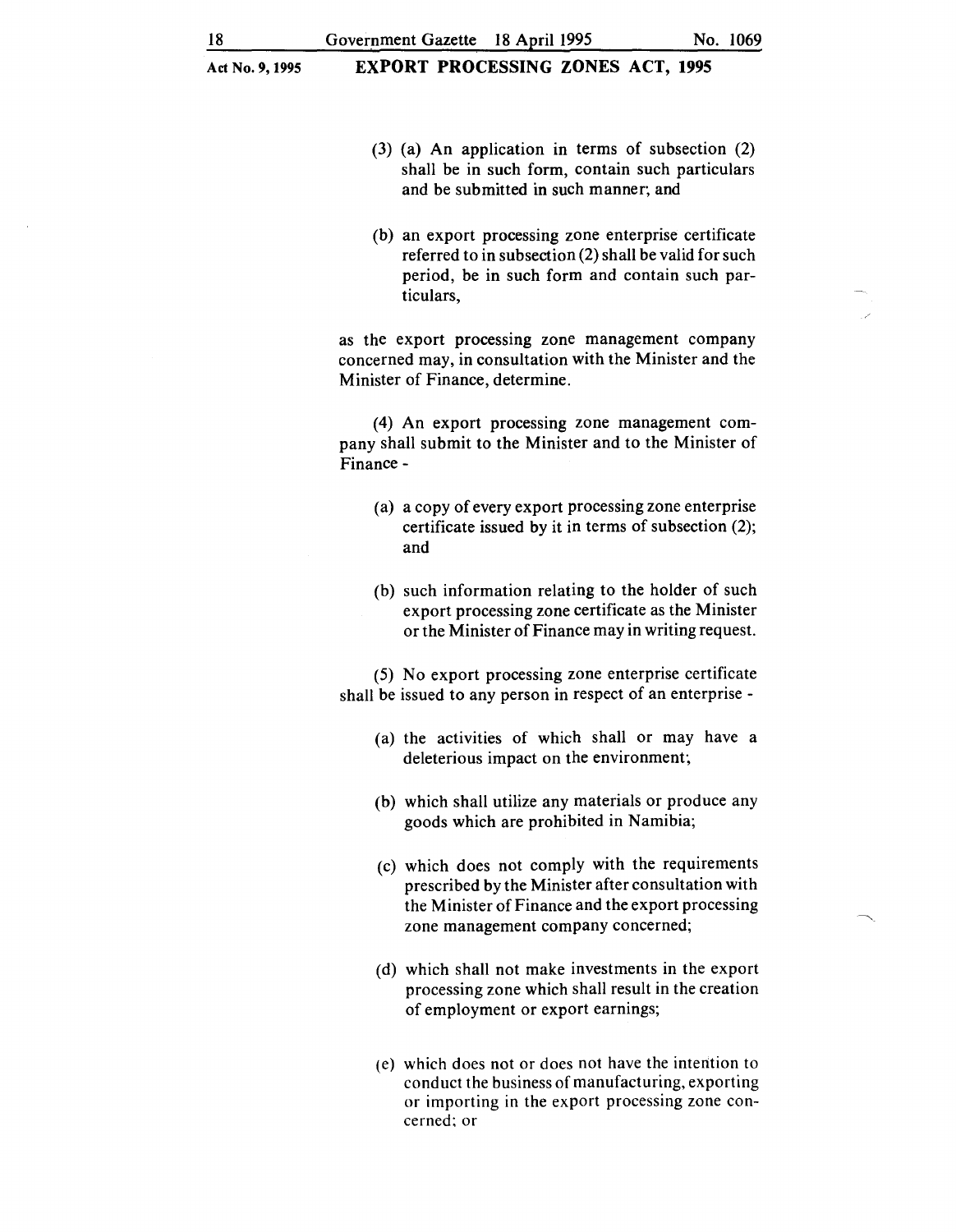## EXPORT PROCESSING ZONES ACT, 1995

(f) which conducts a retail business in the export processing zone concerned.

(6) The provisions of subsections  $(1)$ ,  $(2)$ ,  $(3)$  and  $(4)$ shall not apply to a single-factory export processing zone.

(7) The provisions of section 322 of the Companies Act, 1973 (Act 61 of 1973) shall not apply to an export processing zone enterprise.

Cancellation of export processing 7one enterprise certificate.

15. (1) The Minister may, on the recommendation of the Offshore Development Company and the export processing zone management company concerned, or in the case of a single-factory export processing zone, on the recommendation of the Offshore Development Company only, and after 30 days written notice to the holder of an export processing zone enterprise certificate, cancel such export processing zone enterprise certificate if such holder or the export processing zone enterprise concerned -

- (a) fails to comply with any of the provisions of this Act or the conditions subject to which such certificate was issued;
- (b) suspends its activities in the export processing zone for a period of more than two months without the prior written consent of the export processing zone management company concerned; or
- (c) has in his or her application in terms of section 2(3) or 14(2) furnished any false or incorrect information.

(2) The holder of an export processing zone enterprise certificate may within 21 days after receipt of a notice in terms of subsection  $(1)$ , make written representations to the Minister, which representations the Minister shall take into account when considering the recommended cancellation of such export processing zone enterprise certificate.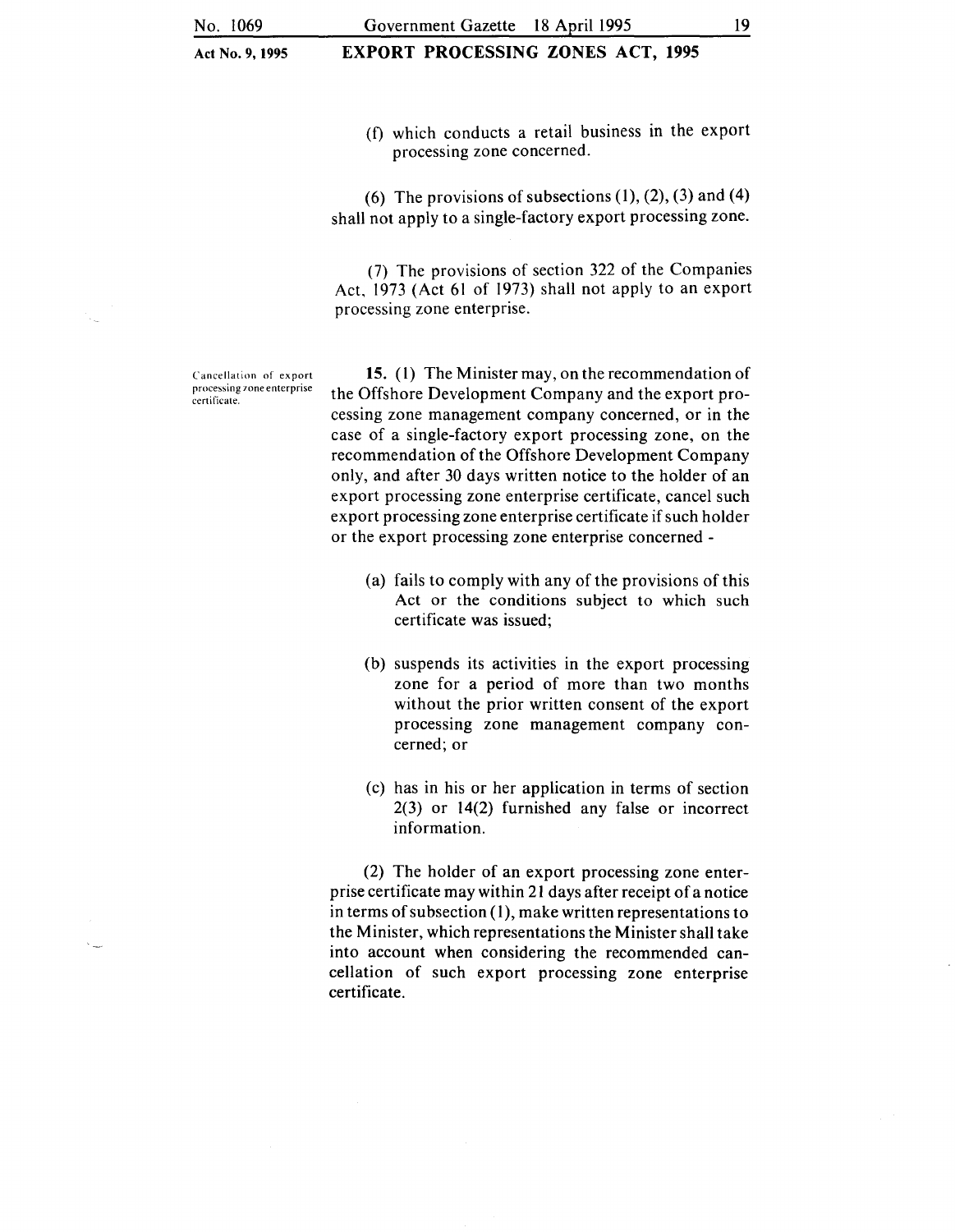(3) Unless an agreement to the contrary has been entered into between the holder of an export processing zone enterprise certificate and the export processing zone management company concerned, the holder of such export processing zone enterprise certificate may give two months written notice to such management company of cancellation of such export processing zone enterprise certificate and the agreement concerned, and shall upon the expiration of such two-month period, surrender such export processing zone enterprise certificate to such management company.

#### PART VI

## EXPROPRIATION, COMPENSATION, DISPUTES AND OFFENCES RELATING TO FOREIGN CURRENCY

Expropriation and compensation.

**16.** (1) No property in an export processing zone or any part thereof, or interest in or right over any such property, shall be expropriated except in accordance with the provisions of the Expropriation Ordinance, 1978 (Ordinance 13 of 1978) and subject to the provisions of Article 16(2) of the Namibian Constitution.

(2) Where any property referred to in subsection ( 1) is expropriated, the Government of Namibia shall, subject to the provisions of section 17, pay to the owner of such property just compensation in respect of such expropriation without undue delay and in freely convertible currency.

Settlement of disputes. **17.** (1) If a person to whom an export processing zone management certificate or an export processing zone enterprise certificate, as the case may be, is to be issued under this Act so elects, the certificate concerned may provide that any dispute between the holder of the certificate and the Minister in respect of-

- (a) any issue relating to the amount of, or any other matter in connection with, any compensation payable in a case of expropriation as provided in section 16; or
- (b) the validity or continued validity of such export processing zone management certificate or export processing zone enterprise certificate,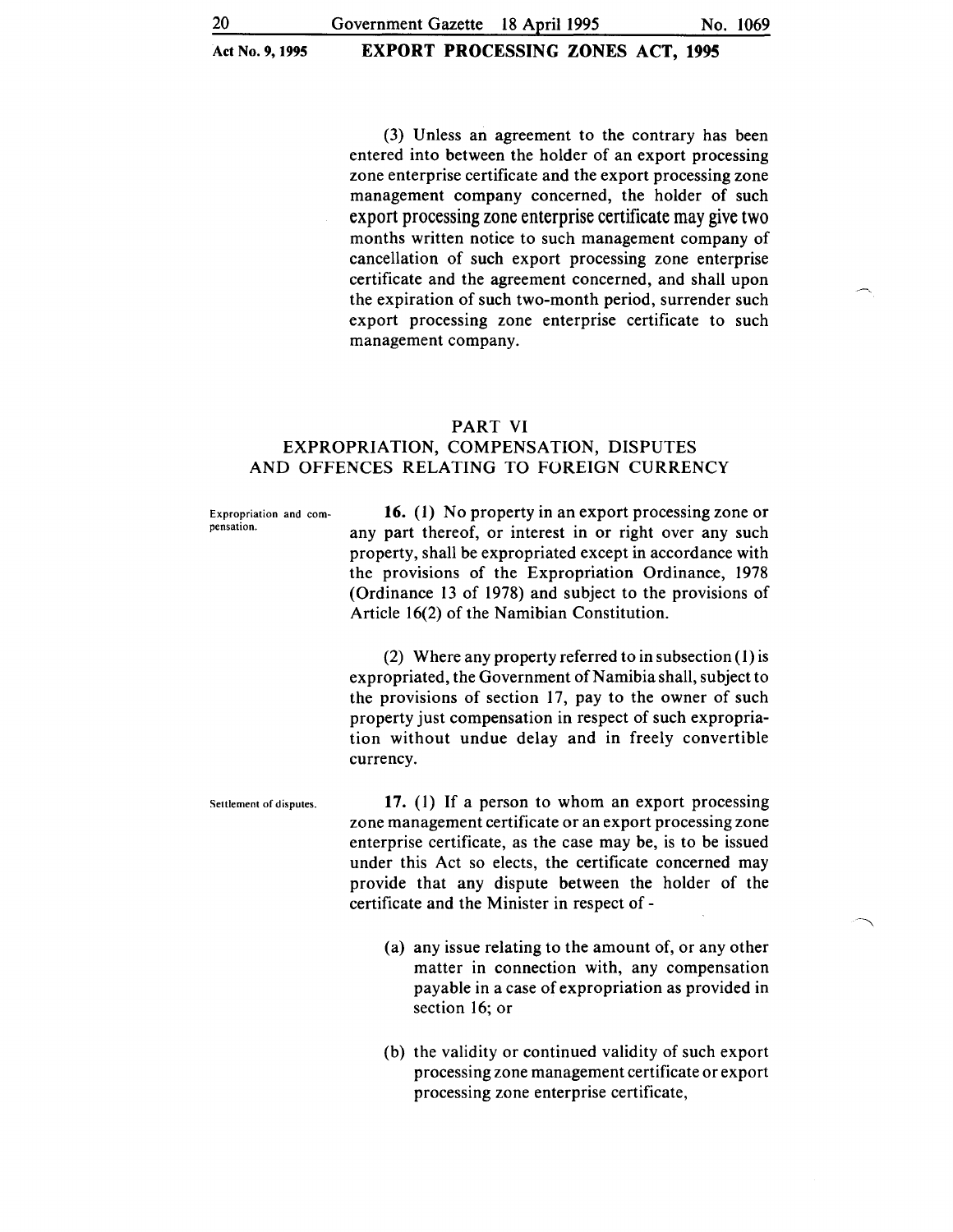## EXPORT PROCESSING ZONES ACT, 1995

shall be settled by arbitration.

(2) A certificate referred to in subsection (1) which makes provision for arbitration as provided for in that subsection, shall constitute the consent of the holder of such certificate and the Government of Namibia to submit to arbitration in the manner provided in such certificate.

(3) Any award in any arbitration contemplated in this section shall be final and binding on the Government and on the holder of a certificate referred to in subsection (1).

- (4) Nothing in this section shall be construed-
- (a) in a case where a certificate referred to in subsection (I) does not make provision for the settlement of disputes, as restricting or limiting the right of the holder of such certificate, in the event of a dispute, to any remedy available to such holder in; or
- (b) in a case where a certificate referred to in sub $section(1)$  does make provision for the settlement of disputes, as precluding the holder of such certificate and the Minister from entering into an agreement providing that any particular dispute specified or contemplated in such agreement shall not be settled as provided in such certificate, but shall be heard and finally determined by,

any competent court in Namibia.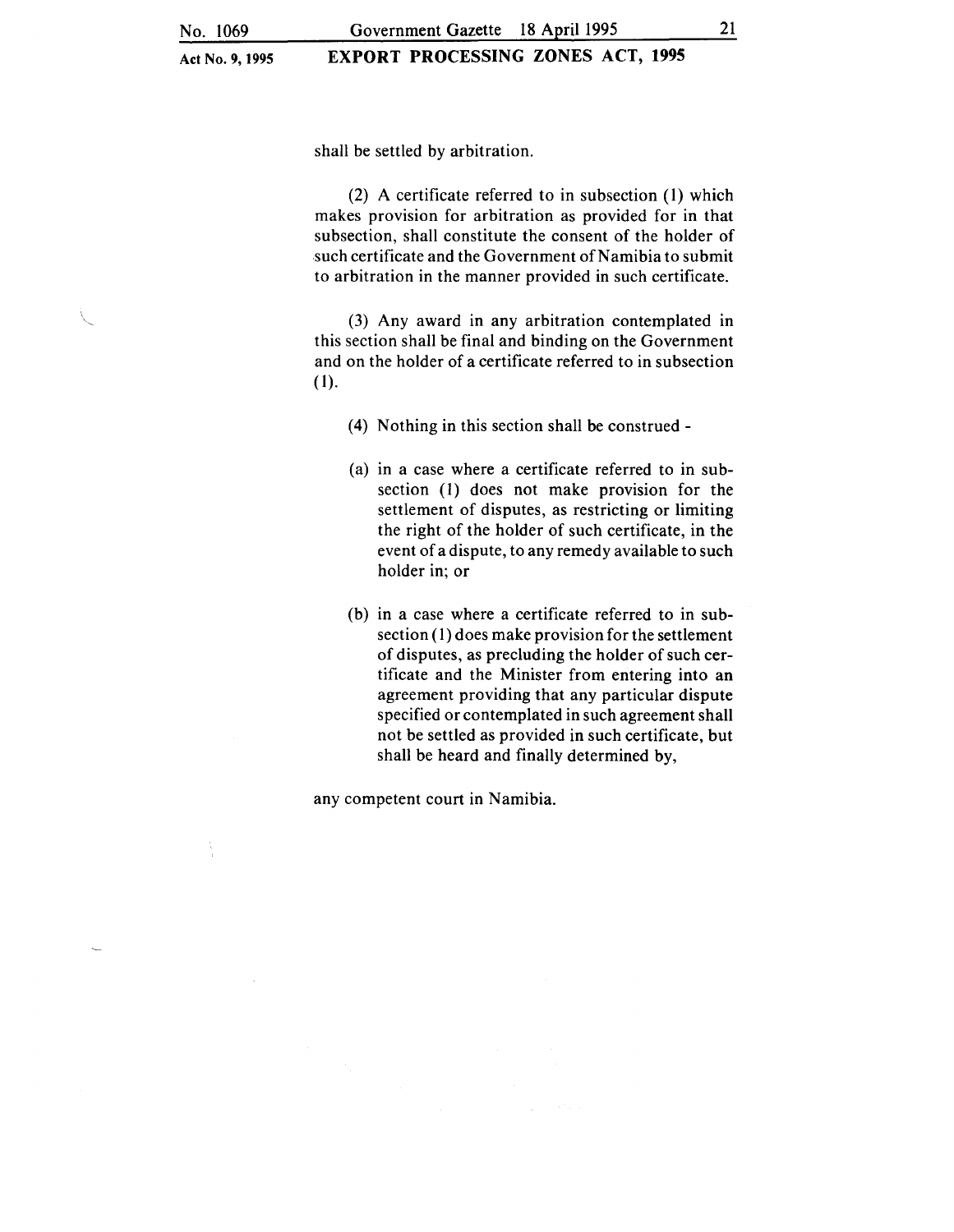Offences relating to cer-<br>tificates or foreign cur-<br> $18.$  Any person who rency.

- 
- (a) in or in connection with an application for the granting of an export processing zone management certificate or an export processing zone enterprise certificate, as the case may be; or
- (b) for the purpose of obtaining or retaining any foreign currency,

under the provisions of this Act, makes any false statement which he or she knows to be false or does not believe to be true, or knowingly furnishes any false information, shall be guilty of an offence and on conviction be liable to a fine not exceeding N\$100 000 or to imprisonment for a period not exceeding ten years or to both such fine and such imprisonment.

#### PART VII

## SPECIAL PROVISIONS APPLICABLE TO THE WALVIS BAY EXPORT PROCESSING ZONE

Establishment of the Walvis Bay export processing zone.

19. (1) There is hereby established an export processing zone to be known as the Walvis Bay Export Processing Zone, in this Part referred to as "the export processing zone".

(2) The Minister may, in consultation with the Minister of Finance and with the local authority of Walvis Bay, by notice in the *Gazette,* determine the location and extent and define the boundaries of the area of the export processing zone established by subsection (1).

(3) The export processing zone may consist of different areas of land.

(4) The Local Authorities Act, 1992 (Act 23 of 1992) shall, subject to the provisions of subsection (5) of this section and of subsection (3) of section 22, not apply in the export processing zone.

(5) The regulations applicable in the local authority area ofthe Municipality of Walvis Bay shall, subject to the provisions of section 24, *mutatis mutandis* apply in the export processing zone.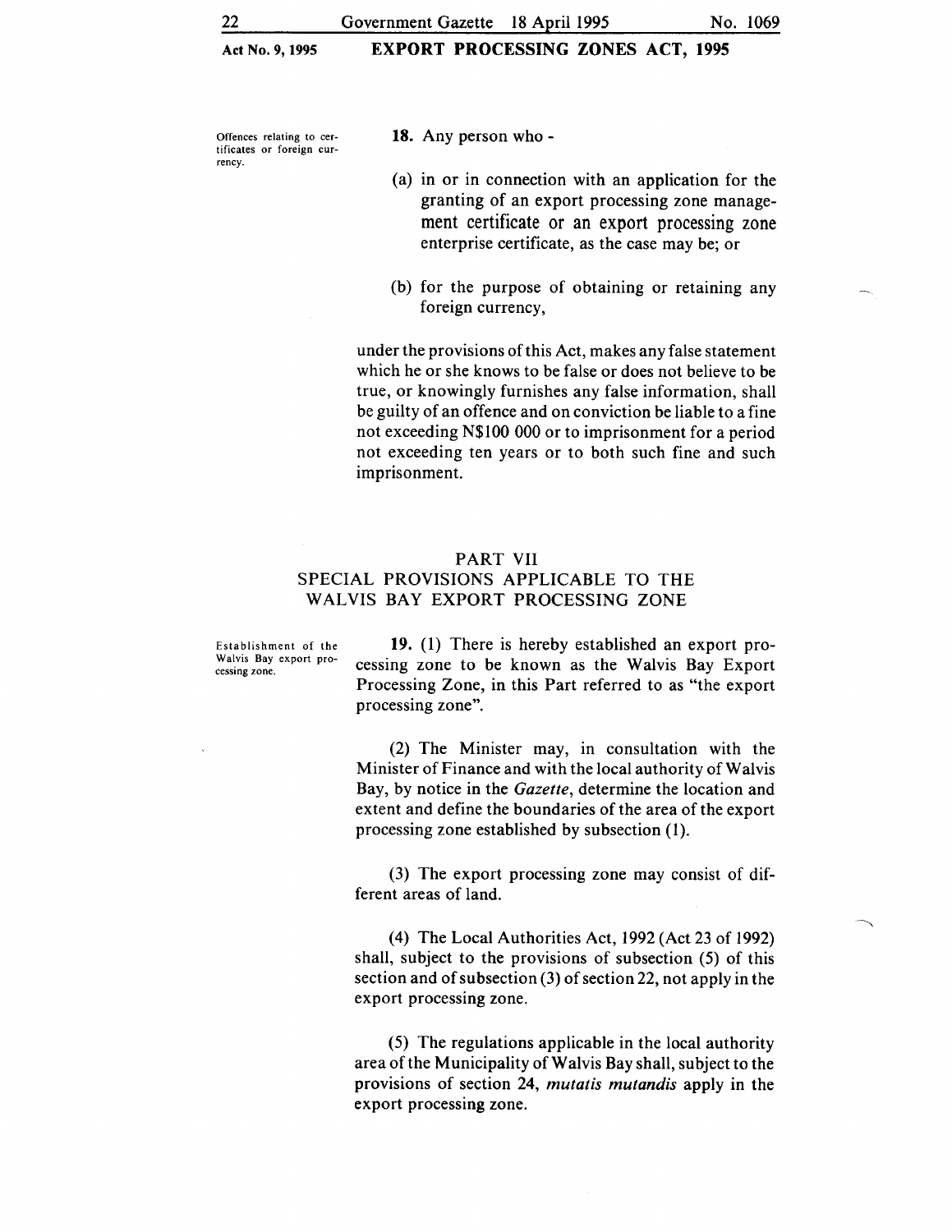EXPORT PROCESSING ZONES ACT, 1995

Objects of the Walvis Bay Export Processing Zone Management Company.

20. The Walvis Bay Export Processing Zone Management Company, in this Part referred to as "the Management Company", to be appointed for the export processing zone by the Minister in terms of section 10, shall after such appointment -

(a) develop and manage; and

(b) supply such services in,

the export processing zone as may be specified in the agreement, or as the Minister may prescribe or determine, as contemplated in subsection (I) of that section.

21. In addition to the powers, duties and functions of the Management Company in terms of the provisions of this Act, the Minister may prescribe additional powers, duties or functions not inconsistent with the provisions of this Act which the Management Company may execute or perform.

22. (I) The Management Company shall, subject to the provisions of subsection (2) or (5), procure from the Municipality of Walvis Bay, and from no other supplier, water and electricity or gas for distribution to export processing zone enterprises or other persons in the export processing zone.

(2) The Management Company and the Municipality referred to in subsection (I) shall, subject to the provisions of subsection (5), enter into an agreement in terms of which agreement that Municipality shall render to the Management Company the services contemplated in subsection (I), sewerage services and such other services as may be specified in such agreement.

(3) The provisions of section  $30(1)(u)$  of the Local Authorities Act, 1992 (Act 23 of 1992) shall, subject to the provisions of subsection  $(4)$ , apply in the export processing zone in respect of services rendered by the Municipality of Walvis Bay to the Management Company pursuant to the provisions of this section and the conditions of the agreement contemplated in subsection (2), or pursuant to the conditions of the agreement contemplated in subsection (5), as the case may be.

Spec:al provisions relat:ng to the supply of water, electricity or gas, and the rendering of sewerage and other ser-

vices.

Powers, duties and functions of the Walvis Bay Export Processing Zone Management Company.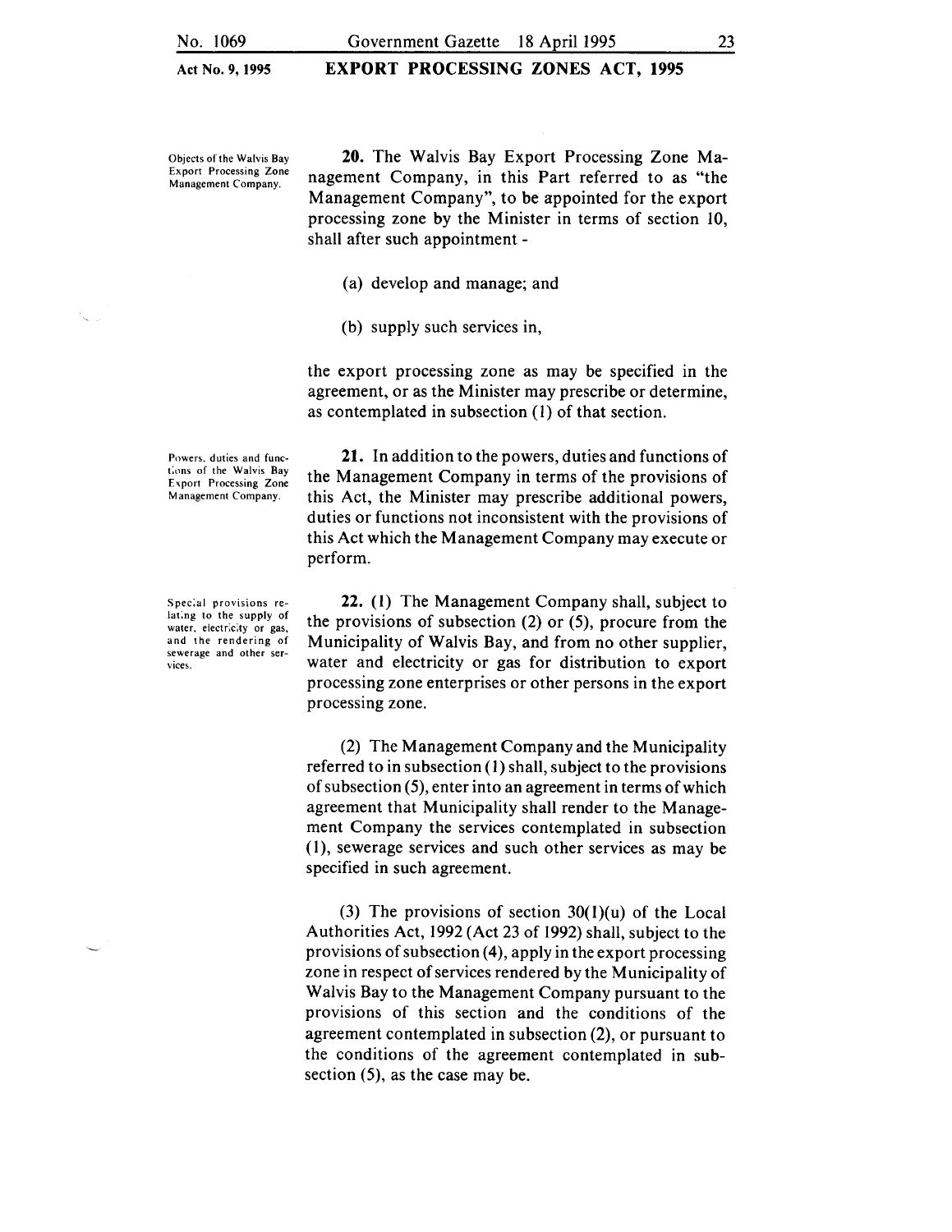(4) Notwithstanding the provisions of subsection (3) the Municipality of Walvis Bay and the Management Company may, when entering into an agreement contemplated in subsection (2), provide in such agreement the charges, fees and other monies payable by the Management Company to that Municipality in respect of the services rendered as contemplated in subsection (1) or (2).

(5) The Management Company may, notwithstanding the provisions of subsections (1) and (2), enter into an agreement with the Walvis Bay Municipality in terms of which agreement that Municipality shall render directly to-

- (a) the Management Company;
- (b) any export processing zone enterprise; or
- (c) any other person,

in the export processing zone such services as may be specified in such agreement, subject to the provisions of section 30(1)(u) of the Local Authorities Act, 1992 (Act 23 of 1992) or to such other conditions as the parties to such agreement may agree upon.

## PART VIII GENERAL PROVISIONS APPLICABLE TO ALL EXPORT PROCESSING ZONES

Delegation of powers. 23. (1) The Minister may, on such conditions as he or she may determine, in writing delegate to the Permanent Secretary any power conferred upon him or her by this Act, excluding any power conferred by sections 2(1), 19, 24, 25 and 26, but shall not be divested of a power so delegated by him or her.

> (2) The Permanent Secretary may, on such conditions as he or she may determine and with the approval of the Minister, in writing delegate any power conferred upon him or her by or under this Act to any officer or employee in the Ministry of Trade and Industry, but shall not be divested of a power so delegated by him or her.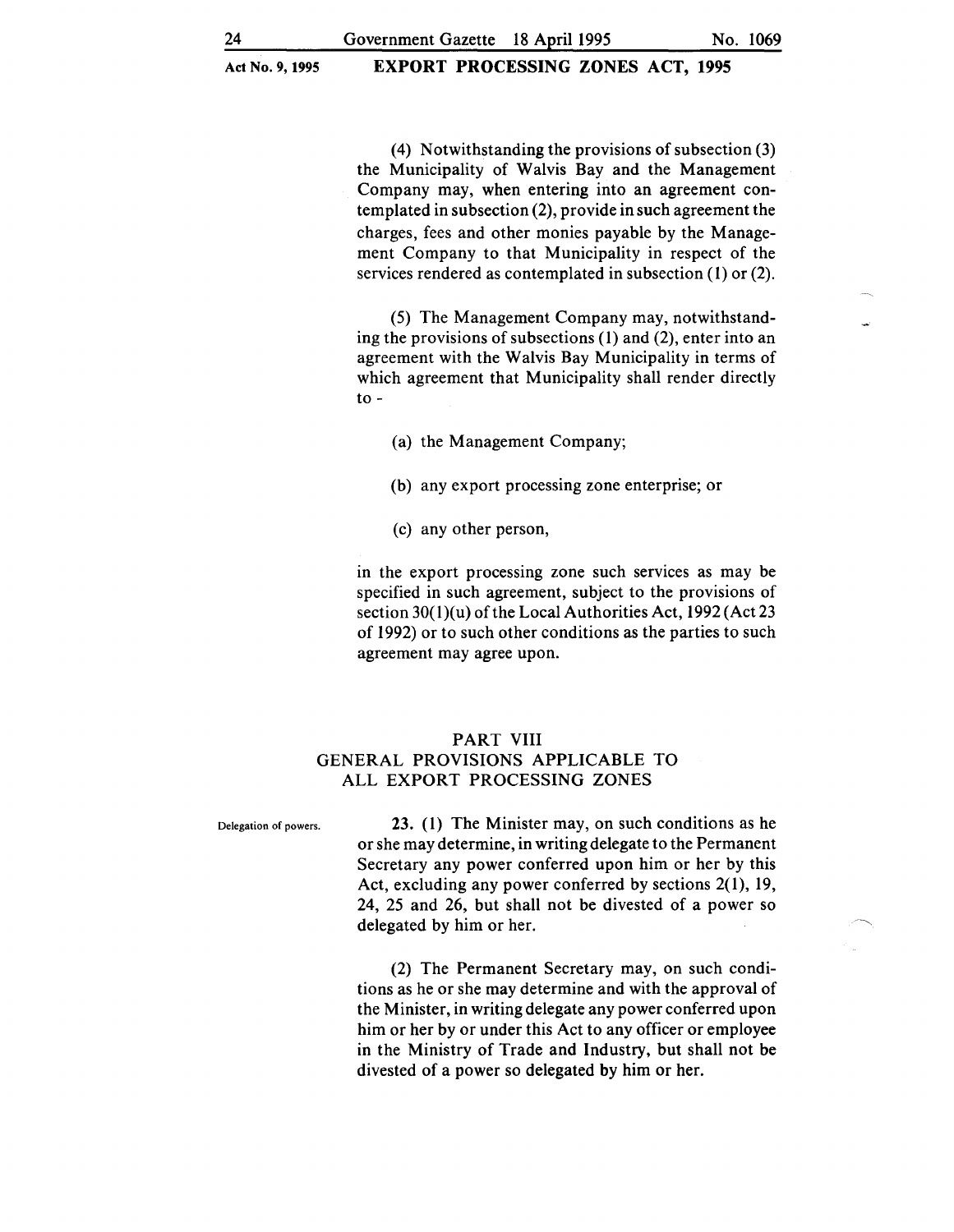EXPORT PROCESSING ZONES ACT, 1995

Regulations relating to export processing zones in general.

24. (1) The Minister may, in respect of export processing zones make regulations in relation to the matters specified in section 94(1) of the Local Authorities Act, 1992 (Act 23 of 1992) and in general, in relation to any matter which the Minister may consider necessary or expedient to prescribe or regulate in order to attain or further the objects of this Act.

(2) Different regulations may be made under subsection (1) in respect of different export processing zones or in respect of different areas in an export processing zone.

(3) A regulation made under subsection (1) may in respect of any contravention thereof or any failure to comply therewith prescribe a penalty not exceeding N\$4 000 or imprisonment for a period not exceeding twelve months or both such fine and such imprisonment.

(4) The Minister may in respect of the Walvis Bay Export Processing Zone repeal or amend the regulations referred to in subsection (5) of section 19 as if those regulations were made under the provisions of subsection (1).

25. (1) An export processing zone enterprise or an export processing zone management company, as the case may be, shall, subject to the provisions of subsections (2) and (3), be entitled to a reimbursement, out of the State Revenue Fund, of an amount equal to 75 per cent of the direct expenditure incurred by such export processing zone management company or export processing zone enterprise, as the case may be, in providing training to Namibian citizens employed by such export processing zone management company or export processing zone enterprise, as the case may be.

(2) The reimbursement in terms of subsection ( 1) shall be allowed only if the contents, nature and duration of, and the costs pertaining to, the training programme concerned have, before the commencement of such training programme, been approved by the Permanent Secretary in consultation with the Permanent Secretary: Labour and Human Resources Development and the Permanent Secretary: Finance.

Training of Namibian citizens.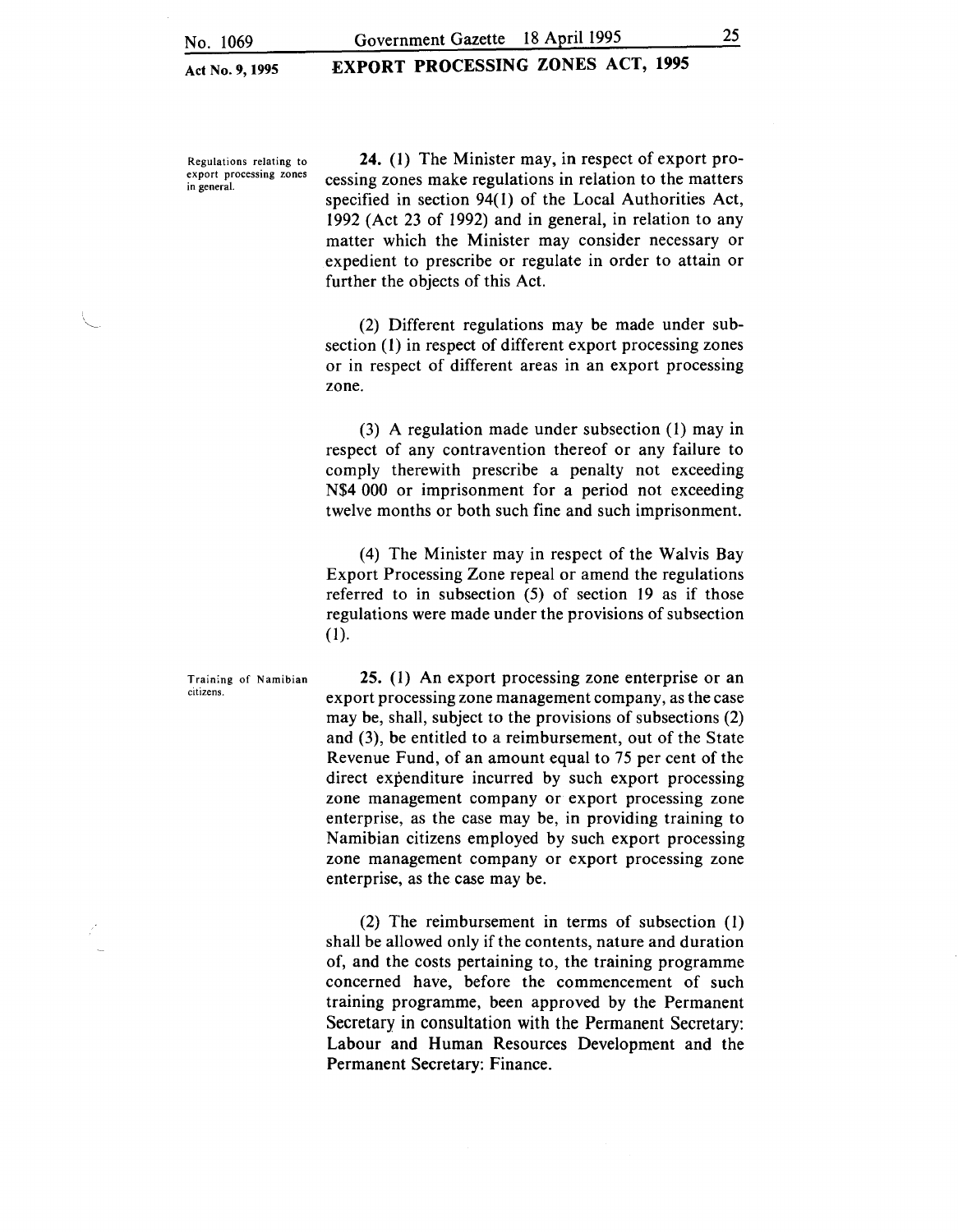(3) An application for a reimbursement in terms of subsection (1) shall be in such form, and be submitted to such person, in such manner and at such time as the Minister, in consultation with the Minister of Finance, may prescribe.

(4) The Minister, in consultation with the Minister of Finance and the Minister of Labour and Human Resources Development, may prescribe -

- (a) requirements in respect of and guidelines for the approval of the training programmes referred to in subsection (2);
- (b) the procedures for obtaining such approval; and
- (c) the monitoring of such training programmes by the Minister.

## PART IX OFFSHORE DEVELOPMENT COMPANY

Appointment and purpose of Offshore Development Company.

26. (I) The Minister shall by notice in the *Gazette*  appoint a private company with limited liability as the Offshore Development Company, in this Part referred to as "the company", which company shall comply with the requirements of, and have the powers, duties and functions as set out in, this Part.

(2) In this Part, unless the context otherwise indicates-

"approved activity" means any activity which is lawfully carried on by any person licensed or empowered under the provisions of this Act to carry on such activity in an export processing zone;

"offshore enterprise" means any enterprise carrying on any approved activity in an export processing zone; and

"offshore industry" means the industry comprising the offshore enterprises and approved activities in Namibia.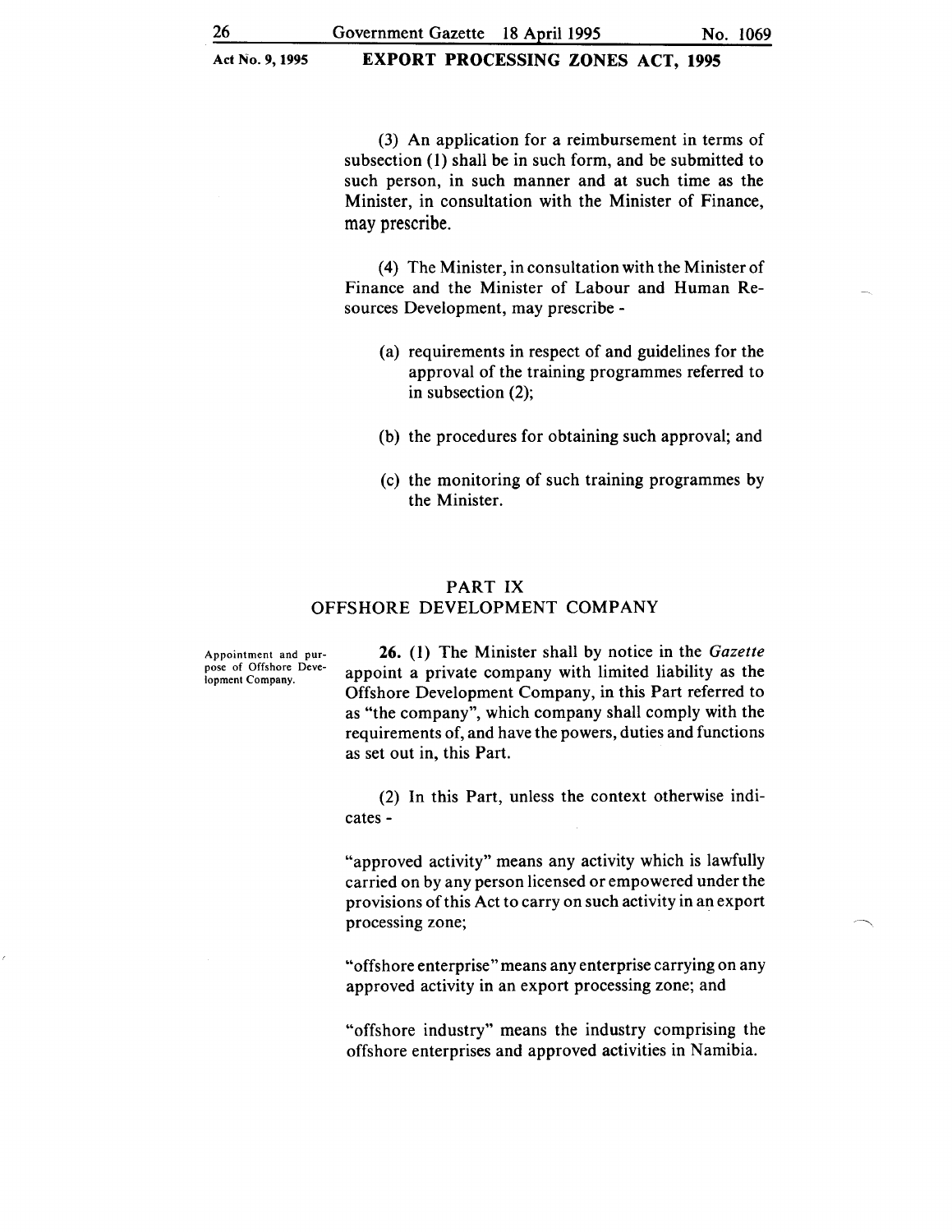EXPORT PROCESSING ZONES ACT, 1995

(3) The purpose of the company appointed in terms of subsection ( 1) shall be to promote, market, co-ordinate and monitor all approved activities, including export processing, in Namibia and in so doing -

- (a) to provide an umbrella service for all enterprises registered to operate in Namibia as offshore enterprises, including export processing zone enterprises, by providing the necessary liaison with the Minister;
- (b) to implement and execute a sustained meaningful marketing and promotional programme on behalf of the whole Namibian offshore industry, including the promotion of the export processing potential of such industry;
- (c) to advise the Minister on all matters, activities and trends relating to the world offshore financial industry, including export processing zone management companies, export processing zone enterprises and other offshore enterprises in Namibia or elsewhere;
- (d) to advise and assist the Minister in the drafting of new, or the amendment of existing, legislation enabling and governing all export processing or other offshore activities; or
- (e) to co-ordinate and co-operate with other Ministries to ensure the adequate development of labour and infrastructure required to take full mitional advantage of the export processing and other offshore opportunities available to Namibia.

( 4) Without prejudice to the generality of the provisions of this Part, the Minister may by regulation confer upon the company such additional powers, duties an functions as the Minister from time to time may determine.

I ncorporat ;on of Offshore Development Company.

27. (1) The company shall be incorporated in terms of the Companies Act, 1973 (Act 61 of 1973) as a limited liability company and shall in addition to the requirements of that Act comply with the requirements of this section.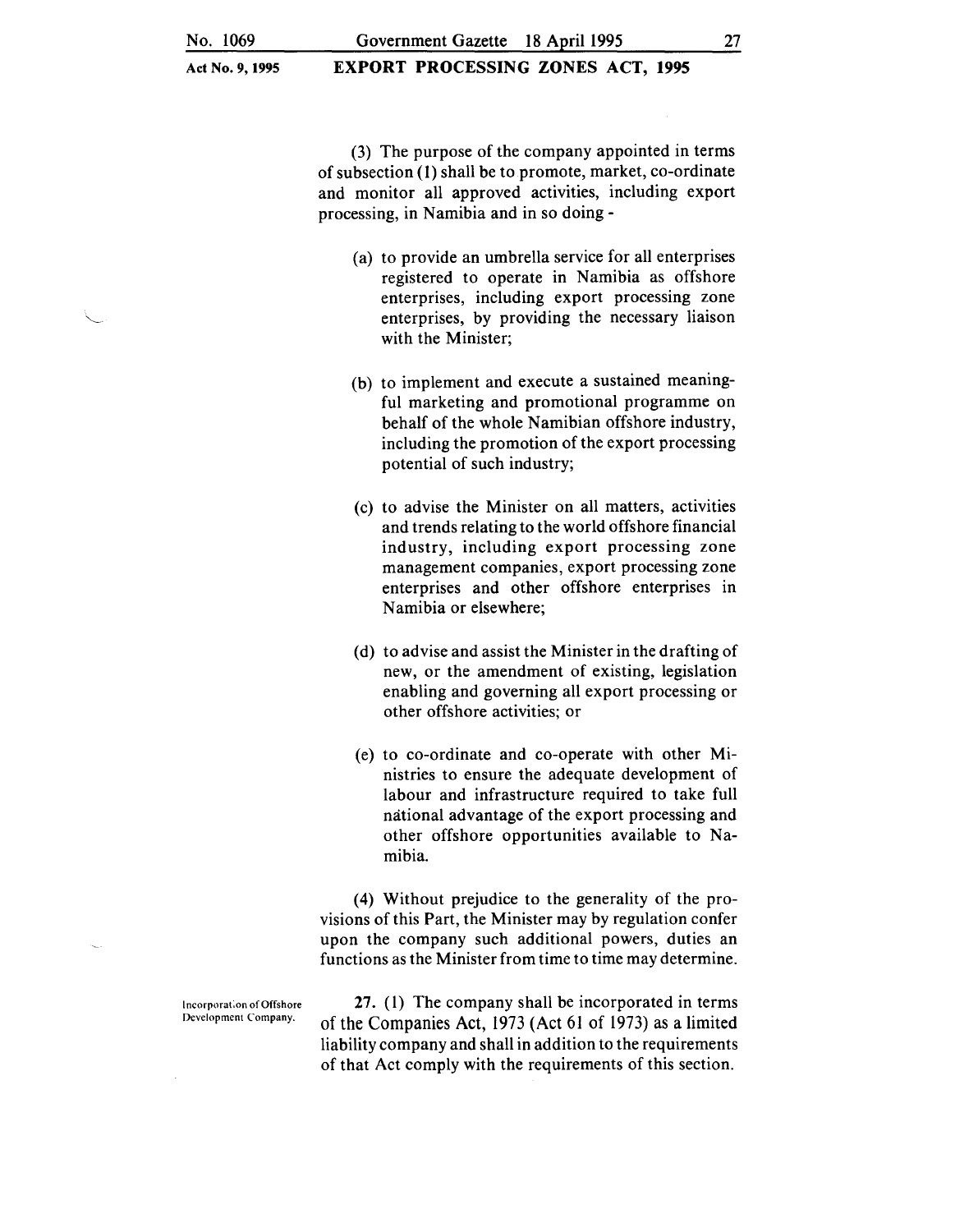(2) The Government of Namibia shall be the holder of at least nine per cent of the total shareholding of the company, and shall at all times be entitled to have at least one representative on the company's board of directors.

- (3) The company shall not -
- (a) be voluntarily wound up, dissolved or merged with another company; or
- (b) alter its Memorandum or Articles of Association,

without prior approval of the Minister in writing.

tions of the company. Minister -

Public d:sciosure. 28. Each year within six months after the end of the company's financial year, the company shall publish in the *Gazette* and in two daily Namibian newspapers its audited balance sheet and profit and loss account together with a report of its directors on the activities of the company during such financial year.

Powers, duties and func- 29. The company may, with the consent of the

- (a) enter into agreements with other companies or bodies corporate for the purpose of advancing the establishment and development of export processing zones and offshore activities in Namibia;
- (b) enter into agreements with companies who have applied to become licensed or certified as offshore enterprises in the Namibian offshore enterprise industry, including export processing zone enterprises or export processing zone management companies;
- (c) co-ordinate and promote the creation of facilities and services to establish, assist and sustain offshore and export processing enterprises;
- (d) in respect of export processing zones-
	- (i) determine fees, charges or other levies to be paid by offshore enterprises;